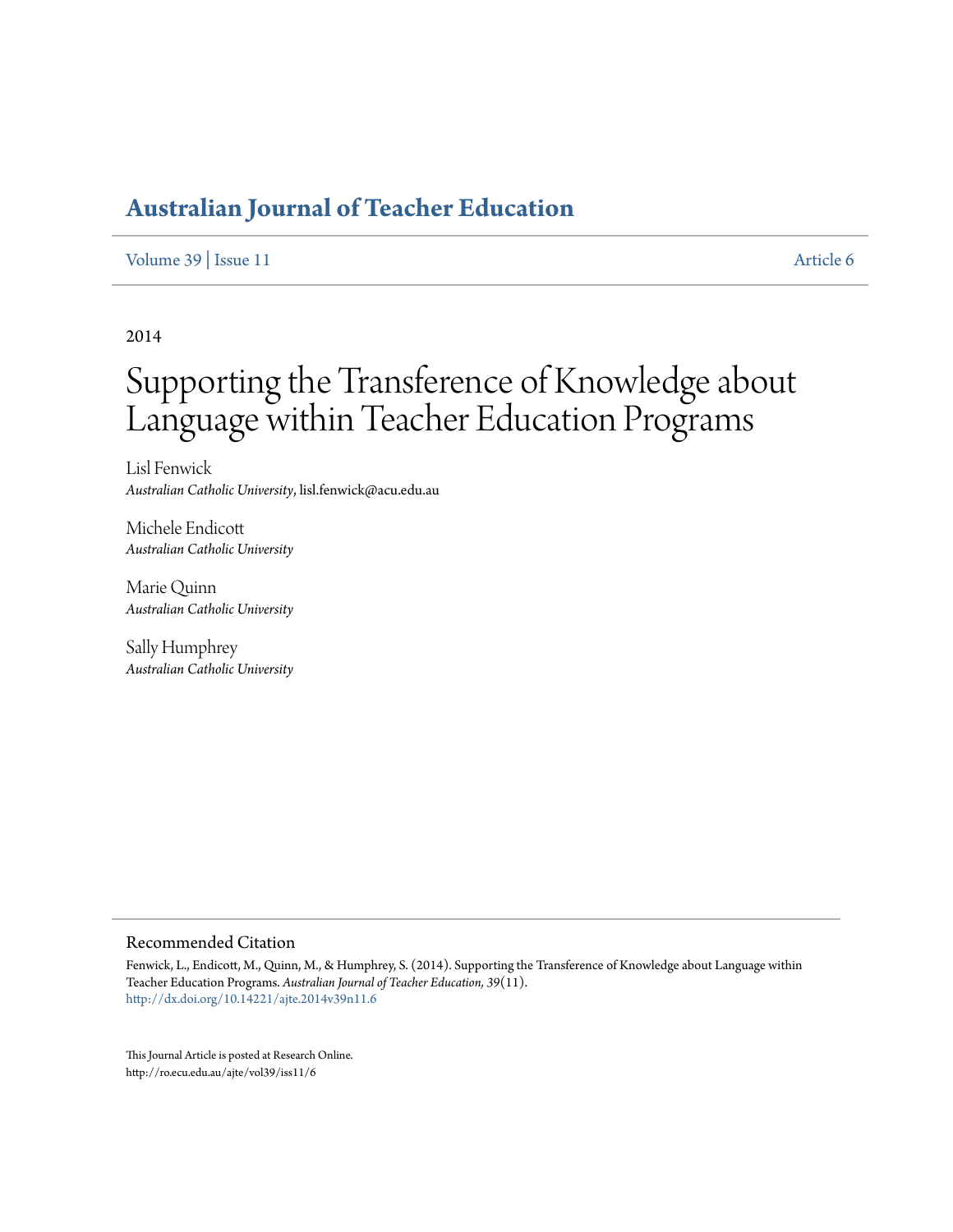## **Supporting the Transference of Knowledge about Language within Teacher Education Programs**

Lisl Fenwick Michele Endicott Marie Quinn Sally Humphrey Australian Catholic University

*Abstract: Teacher education is effective when pre-service teachers are able to transfer knowledge from content areas to practice. This study investigates the extent to which curriculum and assessment designs, along with teaching practices, supported pre-service teachers to transfer knowledge gained about language from a first-year course into a second-year course on planning for effective learning in diverse contexts. Questionnaires and discourse analysis of assessment tasks provided insight into the extent to which the strategies designed to support transference succeeded. The findings indicate that transference of language knowledge occurs when this goal permeates curriculum and assessment design, as well as teaching practices.*

#### **Introduction**

The most effective teacher education programs prepare educators to work in diverse contexts by integrating content knowledge with teaching practice. Graduates who have deep conceptual knowledge of content areas can transfer this learning to teaching practices that are essential for supporting students from culturally and linguistically diverse backgrounds. Most importantly, these kinds of graduates can apply content knowledge flexibly to analyse curricula, assess students' progress and adapt a range of teaching and learning strategies designed to support every students' learning (Darling-Hammond, 2000, 2006a; Florian, 2010; Goodlad, 2005; Hattie, 2009, 2012; Jordan, Schwartz, & McGhie-Richmond, 2009; Kincheloe, 2004; Loughran, 2006; Poplin & Rivera, 2005; Shulman, 1987; Zeichner, 2008).

 The requirement that teacher education programs develop the capacities of educators to transform content knowledge into effective pedagogies has been clearly articulated in the literature on teacher education, but achieving this goal effectively remains a challenge. Past studies have concluded that the most successful teacher education programs are those that avoid fragmentation and provide coherence (Darling-Hammond, 2006a, 2006b; Goodlad et al., 1990; Hardman, 2009; Howey, 1996; Poulson, 2001; Villegas & Lucas, 2002; Wideen et al., 1998). Programs that make connections between courses are more likely to produce graduates who can work effectively in diverse contexts (Darling-Hammond, 2006a, 2006b; Hardman, 2009; Tatto, 1996; Villegas & Lucas, 2002).

While the need for greater coherence has been well document, few studies exist that trial and assess methods for avoiding fragmentation in teacher education programs (Grossman et al., 2008; Hammerness, 2006). Previous research on coherence tends to focus on the ways in which the goals of university course work can be aligned with field experiences in schools (Grossman et al., 2008; Montecinos et al., 2011; Wideen et al., 1998). Such studies conclude that the learning of pre-service teachers is enhanced when the visions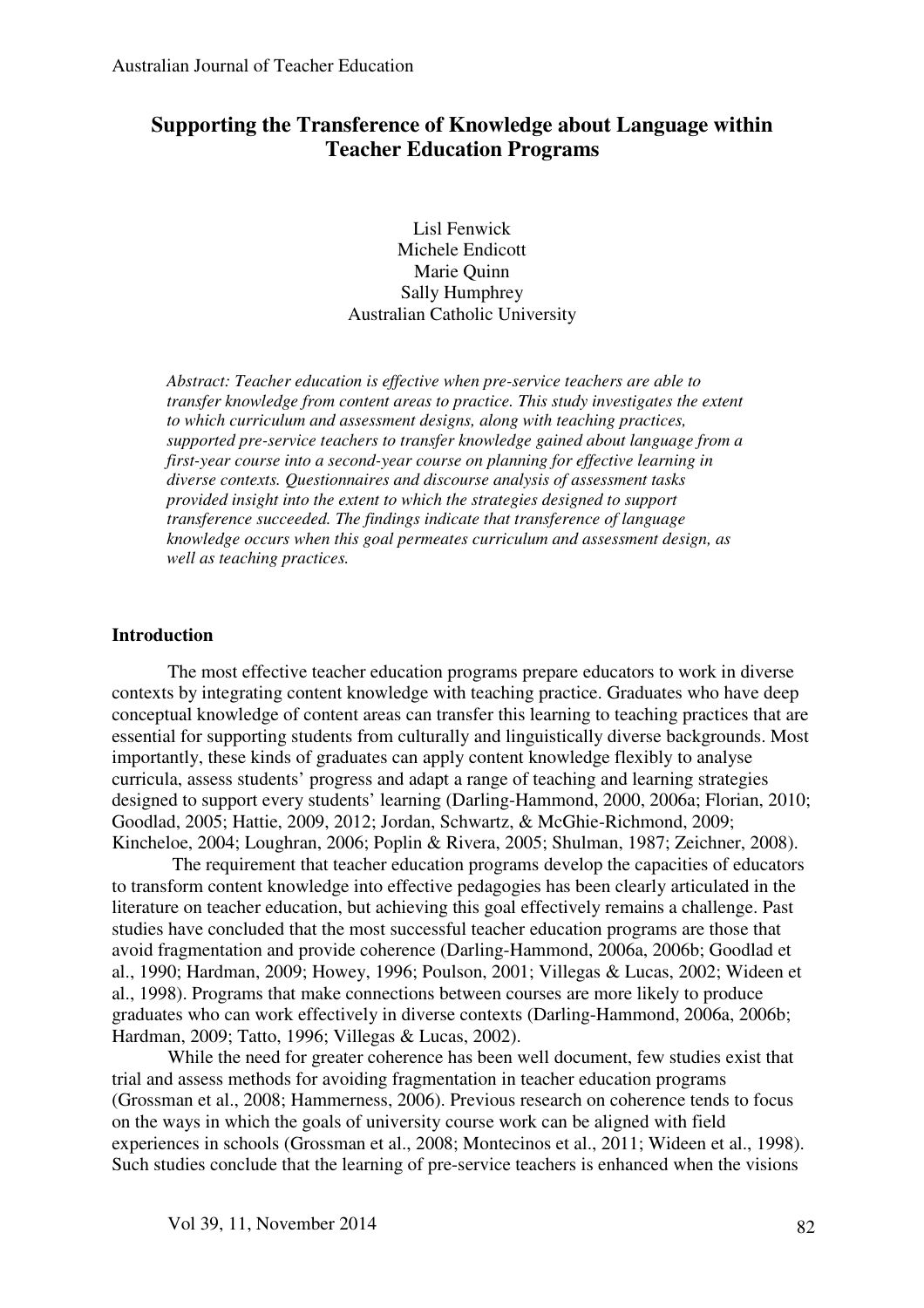and practices of schools involved in field placements articulate with university-based course work (Darling-Hammond, 2000; Grossman et al., 2008; Hammerness, 2006; Wideen et al., 1998).

However, some research also suggests that coherence within teacher education programs needs to involve more than ensuring the alignment of field experiences with university-based learning. Effective links between courses within university programs are also required (Darling-Hammond, 2006a, 2006b; Goodlad et al., 1990 Tatto, 1996; Villegas & Lucas, 2002). While the need to link learning between courses has been identified, little research exists on the ways successful connections can be made. A small number of studies emphasise how presenting the same key ideas and practices across courses can support coherence (Darling-Hammond, 2006a; Tatto, 1996). However, these studies do not provide insight into how content knowledge developed in one course can be successfully transferred to another course.

More research is required that examines the strategies that may be employed within teacher education programs to support the transference of knowledge from courses focusing on content to those that emphasise teaching practice. This study investigates the following research question: To what extent do teaching practices, curriculum design and assessment assist pre-service teachers to transfer content knowledge from one course to another course with an emphasis on practice? The specific example used here involves strategies that were designed to support primary-focused pre-service teachers to transfer knowledge about language from a first-year course into a second-year course on planning for learning in diverse contexts.

#### **Transference in Higher Education for the Professions**

The concept of coherence within teacher education programs, as well as other degrees involving training for professions, is closely associated with the successful transference of content knowledge into practice. Professional degrees are deemed to have succeeded if graduates are able to transfer knowledge flexibly within a range of contexts relevant to their chosen field (Biggs and Tang, 2007; Boulton-Lewis, 1998; McKay & Kember, 1997; Ramsden, 2003; Schwandt, 2005). Often, however, new graduates of education for the professions struggle to transfer knowledge from one context to another and cannot use their knowledge to problem solve when contexts change (Biggs & Tang, 2007; McKay & Kember, 1997; Ramsden, 2003; Schwandt, 2005).

Recent criticisms of teacher education programs have been similar to those found within the general literature on education for the professions. Teachers currently entering the profession have to be able to meet the needs of an increasingly diverse student population. They are required to have deep conceptual understanding of content areas, which they can transfer to create flexible pedagogies within complex learning situations (Aspland, 2008; Darling-Hammond, 2000, 2006a; Howey, 1996; Zeichner, 2008). The knowledge and skills now expected of teachers have resulted in the requirement that teacher education programs are coherently structured and support students to transfer content knowledge to teaching practices that can be adapted to meet the needs of diverse learners (Darling-Hammond, 2000, 2006a, 2006b; Grossman et al., 2008; Loughran, 2006).

Only a few studies focus on how greater coherence can be achieved within teacher education programs. Tatto (1996) analysed 9 teacher education programs in the United States to determine the extent to which the program successfully prepared their students to work with diverse students. The findings indicate that the most successful programs are those where the philosophies, goals and practices in all courses concentrate on supporting pre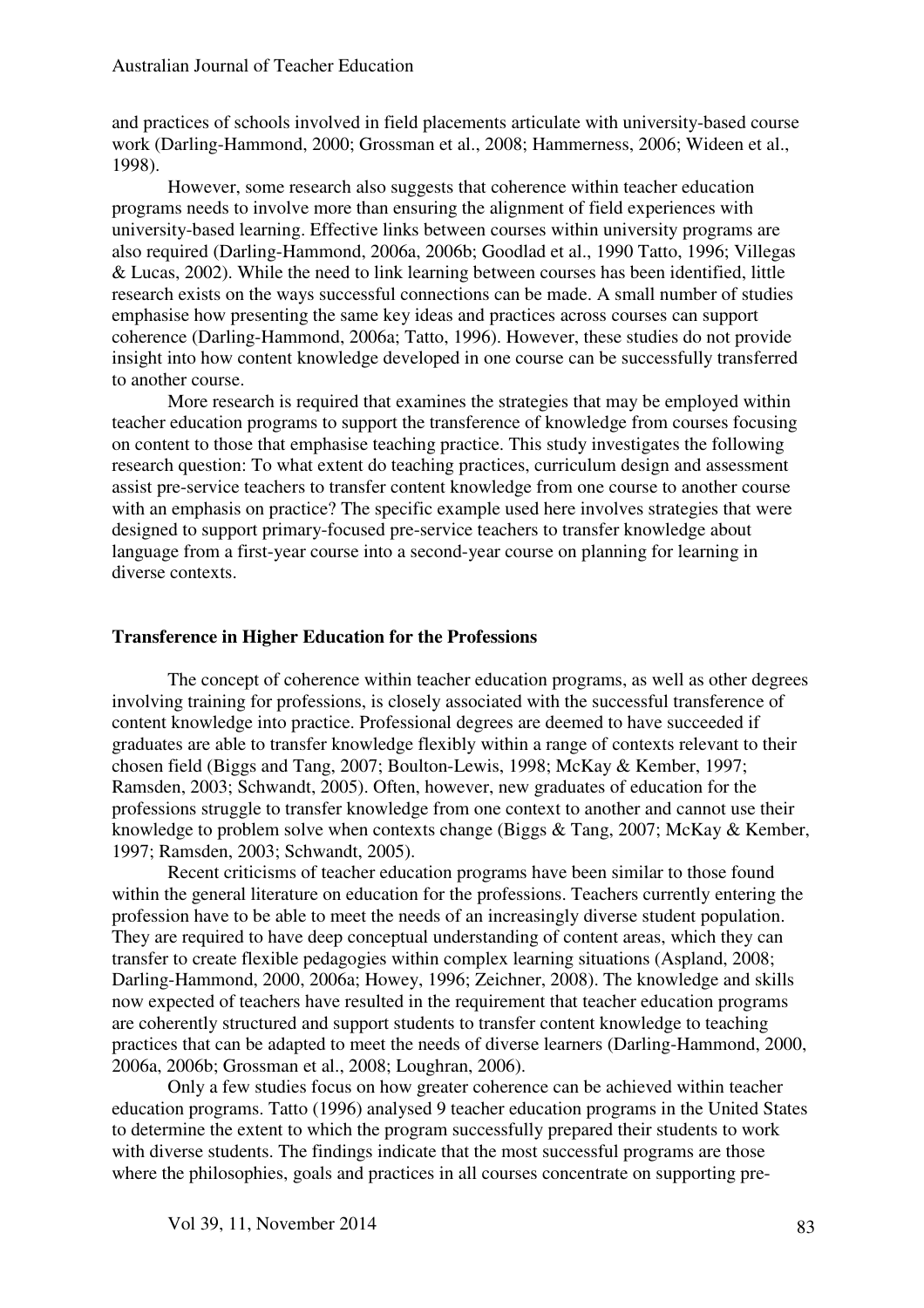service teachers to work with diversity (Tatto, 1996). Another teacher education program in the United States attempted to ensure that their pre-service teachers incorporated criterionreferenced assessment into teaching practices by modelling and using this kind of assessment within every course that the pre-service teachers undertook during their degree. By doing this, the teacher educators hoped that their graduate teachers would use explicit, criterionreferenced assessment within their own classrooms to support student reflection on learning (Darling-Hammond, 2006a).

These examples demonstrate the importance of including common ideas and teaching practices across courses within teacher education programs, but they do not investigate how content knowledge developed in one course can be successfully transferred to another course of a teacher education program. One study attempted to do this when evaluating reforms made to the Stanford Teacher Education Program. Most of this study focused on assessing the strategies initiated to emphasise a key vision across the program and to ensure alignment between course work and field experiences (Hammerness, 2006). However, a small part of the research also analysed the effectiveness of initiatives designed to provide links between courses within the program. The findings suggest that sharing texts across courses and emphasising common key ideas within assessment tasks throughout the program support coherence (Hammerness, 2006).

While only a few studies exist on the strategies that may be used to support transference of knowledge within teacher education programs, research has begun to define broadly the ways in which graduate teachers need to be able to transfer content knowledge to practice to meet the needs of diverse learners within schools. Transference within the literature on teacher education usually relates to a pre-service teacher's ability to take knowledge gained within a setting focused on content knowledge into one involving teaching practice (Darling-Hammond, 2000, 2006a, 2006b; Poplin & Rivera, 2005; Shulman, 1987; Zeichner, 2008). To transfer knowledge successfully, the pre-service teacher needs to understand how the knowledge is relevant to the practical teaching practices they are learning about. Having understood how the knowledge is relevant, the pre-service teacher then needs to apply it in an accurate and appropriate way that will result in effective pedagogy. Some of the teaching practices considered to be the most important when meeting the needs of students from a diverse range of backgrounds include interpreting curriculum to create relevant and challenging learning goals, evaluating the prior learning of students and their contexts, employing a range of instruction methods flexibly to support learning, assessing the progress of learners and providing detailed feedback to students based on clear learning goals and detailed criteria for achievement (Darling-Hammond, 2000, 2006a, 2006b; Hattie, 2009, 2012; Poplin & Rivera, 2005). Each of these teaching practices requires the transference of content knowledge. To employ such practices effectively in their classrooms, pre-service teachers need to have developed deep conceptual knowledge and understanding of content, which constantly inform their planning and delivery of lessons (Darling-Hammond 2000, 2006a, 2006b). However, traditionally teacher education programs do not integrate well the development of content knowledge with practice (Darling-Hammond, 2006b; Goodlad et al., 1990). Programs often involve the teaching of content knowledge followed by an emphasis on practice (Korthagen & Kessels, 1999 cited in Montecinos et al., 2011). Much more integration is required in teacher education programs to support pre-service teachers to transfer content knowledge gained from one course, into another course with a practical teaching focus (Darling-Hammond, 2000, 2006a, 2006b).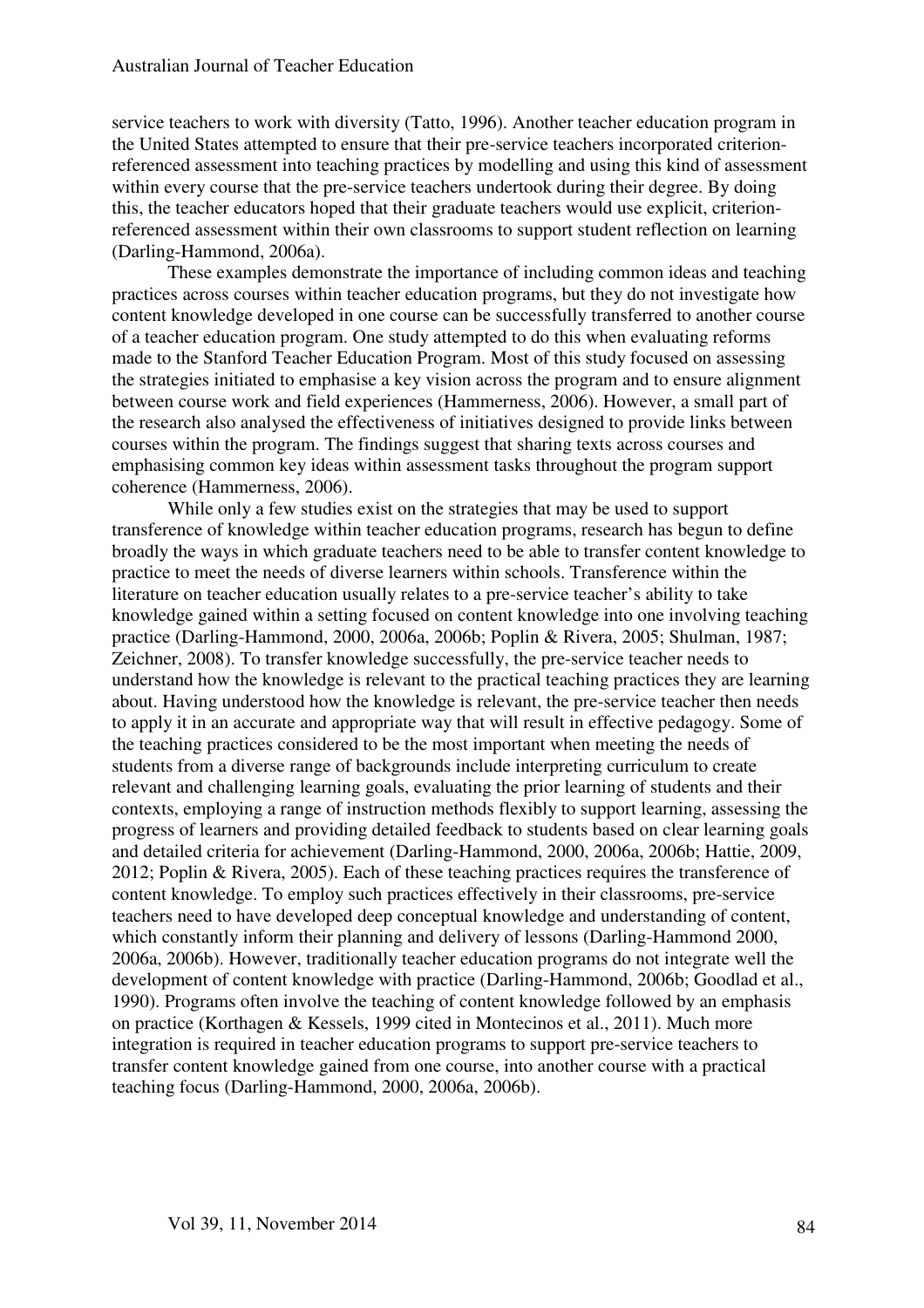#### **Transferring Knowledge about Language to Teaching Practice**

One specific body of knowledge that pre-service teachers are expected to transfer between contexts relates to language. Research within the field of sociology of education in the 1970s in France highlighted how schooling favours specific cultural and linguistic backgrounds (Bourdieu & Passeron, 1990). Other studies have since replicated these findings. For example, in more recent work in Australia, Teese and Polesel (2003) demonstrated how school curricula work for those from wealthy backgrounds in Australia. Students from these contexts in Australia tend to achieve during their schooling because of the cultural and linguistic capital their backgrounds provide (Teese & Polesel, 2003).

Detailed studies since the late 1970s have demonstrated that one of the reasons why schooling tends to reproduce inequality is because teaching practices tend to favour students with particular backgrounds and teachers generally lack the knowledge and skills required to build linguistic capital. For example, Shirley Heath (1983) demonstrated how children from two different working class contexts in the United States came to school with language related to the everyday worlds of their families, which did not match the middle-class expectations of academic language use found within schooling. Similarly, Sarah Michaels (1981) found that first-grade students, whose language experiences in the home related closely to the experiences and expectations of their teacher, received more effective support during an oral language activity. Another study, focusing on students in Hawaii from minority ethnic backgrounds, found that a reading intervention program was successful if it included structures for participation that were similar to those used for story telling within the students' everyday lives (Au, 1980). Educators who can make links with the language experiences children bring to schooling from their cultural contexts, extend children's linguistic abilities and support students to make appropriate language choices in the academic context of schooling will help to prevent certain groups of students being marginalised and becoming disengaged from education (Au, 1980; Heath, 1983).

#### **Knowledge about Language and the Functional Model**

Teachers capable of developing the linguistic capacities of their students require deep knowledge about language that can be applied during the planning and implementation of teaching. Knowledge about language can be used to analyse the linguistic demands of curriculum areas, as well as the related abilities of individual students. Teachers are then able to plan activities that can support students to gain the language expertise required to access the curriculum and achieve. They are also able to provide explicit feedback to students on their use of language (Athanases & De Oliveira, 2011; Derewianka, 2012; Gebhard et al., 2011; Gibbons, 2009; Lewis & Wray, 2001; Lucas, 2011; Macken-Horarik, 2012; Macken & Slade, 1993; Reynolds, 1998).

The knowledge about language that teachers require to support students includes morphology, syntax and the ways in which language use changes according to context (Lucas, 2011). Teachers can support the linguistic capacities of their students if they have knowledge of two different forms of grammar. Traditional grammar concerns accuracy and correctness in the use of language, while Systemic Functional Linguistics, otherwise known as functional grammar, emphasises the use of appropriate forms of language in specific contexts (Derewianka, 2012). The functional model focuses on how social and cultural contexts, as well as more specific situations, affect language use (Halliday, 1985; Halliday & Matthiessen, 1999). It proposes that the ways in which creators of genres use language to express ideas, define relationships and generate cohesion and structure will be affected by the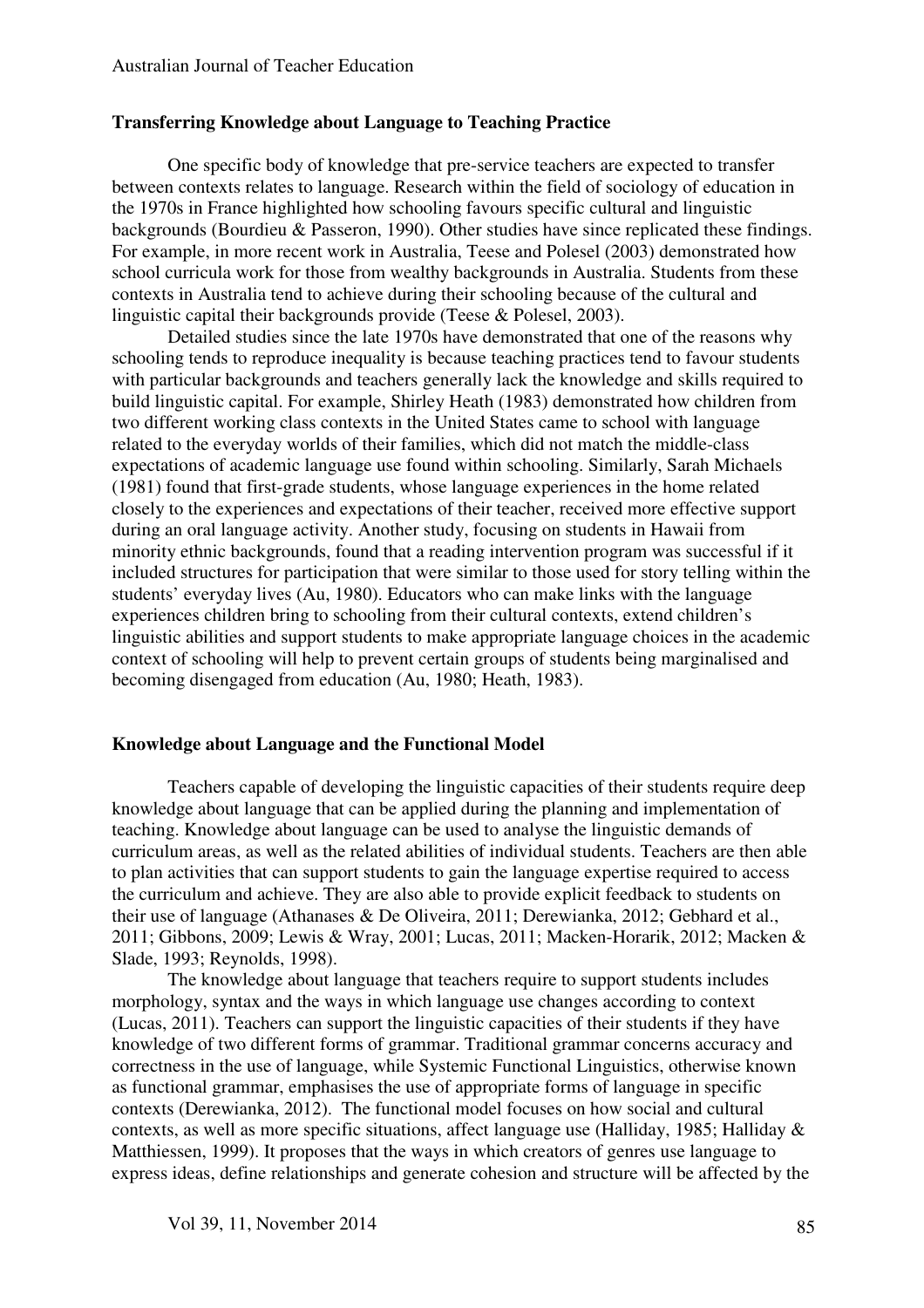context in which the genre is being created (Halliday, 1985; Halliday & Matthiessen, 1999). This socially-situated system of language, developed by the Australian-based linguist M.A.K. Halliday, is particularly useful for teachers in school contexts, as it enables them to understand that each discipline area will emphasise particular genres that include specific uses of language, which work to achieve the overall purpose of the genre. Within each genre, certain language features will dominate and it is through these language features that the purposes of texts within a discipline are achieved. The repetition of dominant language features within a genre form patterns that can be identified and taught. If educators have an understanding of the specific ways in which language is operating within particular school discipline contexts, they can scaffold this learning for students in their classrooms (Acevedo & Rose, 2007; Brisk & Zisselsberger, 2011; Cope & Kalantzis, 1993; Jones & Chen, 2012; Rose & Martin, 2012; Rothery, 1996).

 Studies across a number of countries have found that explicit teaching of particular language features found within disciplines supports learners to access knowledge and present information specific to a discipline area (e.g. Achugar, Schleppegrell & Oteíza, 2007; Brisk, 2011; Coffin, 2006; Folkeryd, 2006; Gebhard, Demers, & Castillo-Rosenthal, 2008; Martin, 2010; May & Wright, 2007; Schleppegrell, Greer, & Taylor, 2008). For example, Schleppegrell, Greer and Taylor (2008) found that teaching students about the kind of language used in the discipline of history during history lessons in the US supported students with their written tasks and helped them to understand the concepts involved. Another study within the discipline area of history found that incorporating language learning helped students to access and produce the kinds of texts relevant to a specific subject area (Coffin, 2006). Australian and New Zealand studies have supported these findings across a range of disciplines (Polias & Dare, 2006; Wright, 2007). Other studies have demonstrated that explicit teaching of language in curriculum areas enables students learning English as an additional language to access the curriculum and achieve (Brisk & Zisselsberger, 2011; Gebhard et al., 2011; Gebhard & Martin, 2010; Gibbons, 2002; Hammond, 2008; Saracini-Palombo & Custance, 2011).

While the studies summarised above indicate that knowledge about how language functions within different contexts can be used by teachers to support the conceptual understanding and linguistic capacities of students within discipline contexts, there is little research on the methods that teacher education programs can use to support pre-service teachers to transfer knowledge about functional grammar into practice. One recent study of pre-service teachers training to work in high schools in Australia suggests that opportunities to work within professional contexts, at the same time as learning about language, are vital (Love, 2010). However, this study did not take into account that, within many teacher education programs, courses focusing on knowledge about language do not occur at the same time as school placement experiences. Another general study on the preparation of preservice teachers to be advocates for equity in schools found that teachers felt prepared to work in diverse contexts when their leaning about language included case studies of students with specific language needs (Athanases & Martin, 2006). However, this work also did not examine issues of transference of knowledge about language between courses within a teacher education program.

 Studies of professional development programs that aim to provide teachers with an understanding of functional grammar suggest that it is difficult to provide the depth of knowledge required for educators to be able to apply the information to teaching practices. Research conducted in two elementary schools in Massachusetts found that the participants required one-on-one support to translate the knowledge about functional grammar gained in group professional learning sessions into their practice (Brisk & Zisselsberger, 2011). Another study, also in Massachusetts, analysed the experiences of one teacher who undertook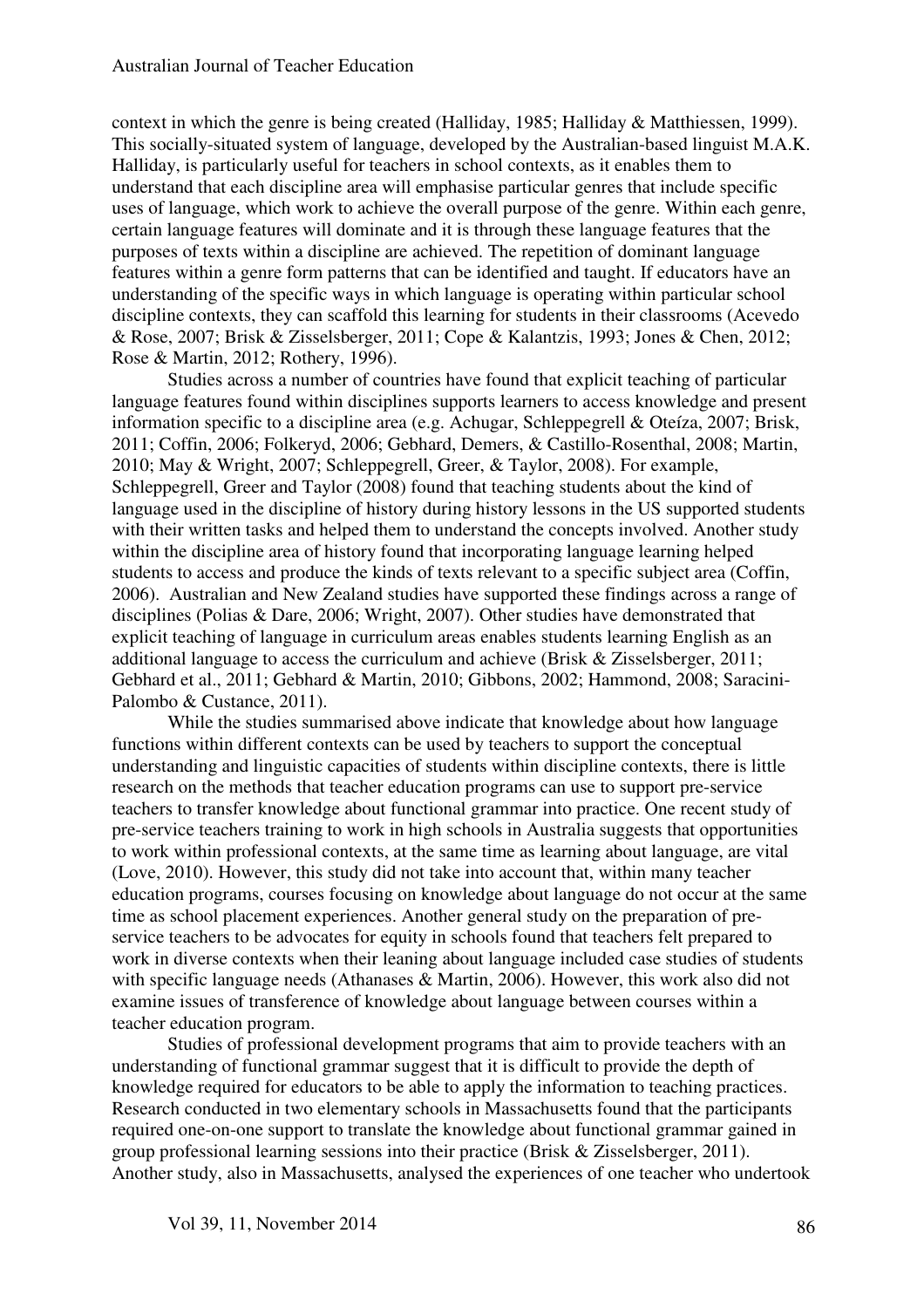a course on functional grammar and attempted to apply her new knowledge to practice. The results indicate that the successful transfer of knowledge about functional grammar to teaching practice is not easy to achieve and ongoing support is required as teachers make attempts to link language theory to practice (Gebhard et al., 2011). These findings suggest that pre-service teachers would find it extremely challenging to incorporate knowledge of functional grammar into their still developing teaching practices.

#### **Theorising about the Transference of Knowledge**

The literature previously discussed emphaises that education for the professions requires coherent programs that support the transference of content knowledge, such as language, to practice. While transference is highlighted, there has been little attention paid to the complexities involved in taking knowledge from one context and applying it within another. Research related to education for the professions generally, and teacher education, suggests that if students develop deep understanding of content knowledge they will be able to recognise when its application to practice is relevant and they will apply content knowledge accurately and effectively (Biggs and Tang, 2007; Darling-Hammond 2000, 2006a, 2006b; Hattie 2009, 2012; Ramsden, 2003). However, knowledge transfer is an extremely complicated process because knowledge is defined by the context in which it is situated. The work of Michel Foucault (1995, 2002) highlights how, within any given context, certain knowledge will be privileged and particular associations between concepts will be made. As a result of particular associations, or 'discursive formations', being made, a particular discourse will be generated, which serves the purposes of individuals and institutions within a specific context (Foucault, 2002, 129). The practices of individuals operating within a particular discourse will then be guided and restricted by the ways in which knowledge has been constructed (Foucault, 1995, 2002).

Michel Foucault's (1995, 2002) theory of discourse can be related to the complexities involved in transferring content knowledge to practice. To transfer knowledge effectively, students are required to take associated ideas from one discourse and make different connections with concepts in other discourses. If students are able to make the new connections between discourses, that are required in a specific context, their practices will be appropriate. In the case of functional grammar, pre-service teachers are required to relate the ideas within this theory to discipline contexts, such as history and science. New associations between concepts from two discourses are required, so that pre-service teachers can analyse the language demands of different discipline areas contained in the curriculum effectively and plan activities that will support language development within these specific learning areas. To apply knowledge about language to practice, pre-service teachers therefore have to make complex associations between different discourses. Foucault's discourse theory, and, more specifically, the idea that knowledge formation depends on associating elements from different discourses, informed the notion of transference in this study.

#### **The Context of this Study and Methodology**

The research presented here took place within an Australian four-year teacher education program, preparing educators to work within primary schools. During the first year of their degree, the pre-service teachers in this study had learnt about Systemic Functional Linguistics, as part of a 12-week course. Within this course, 2 weeks were spent on traditional grammar and 6 weeks on the functional model. Other topics covered during the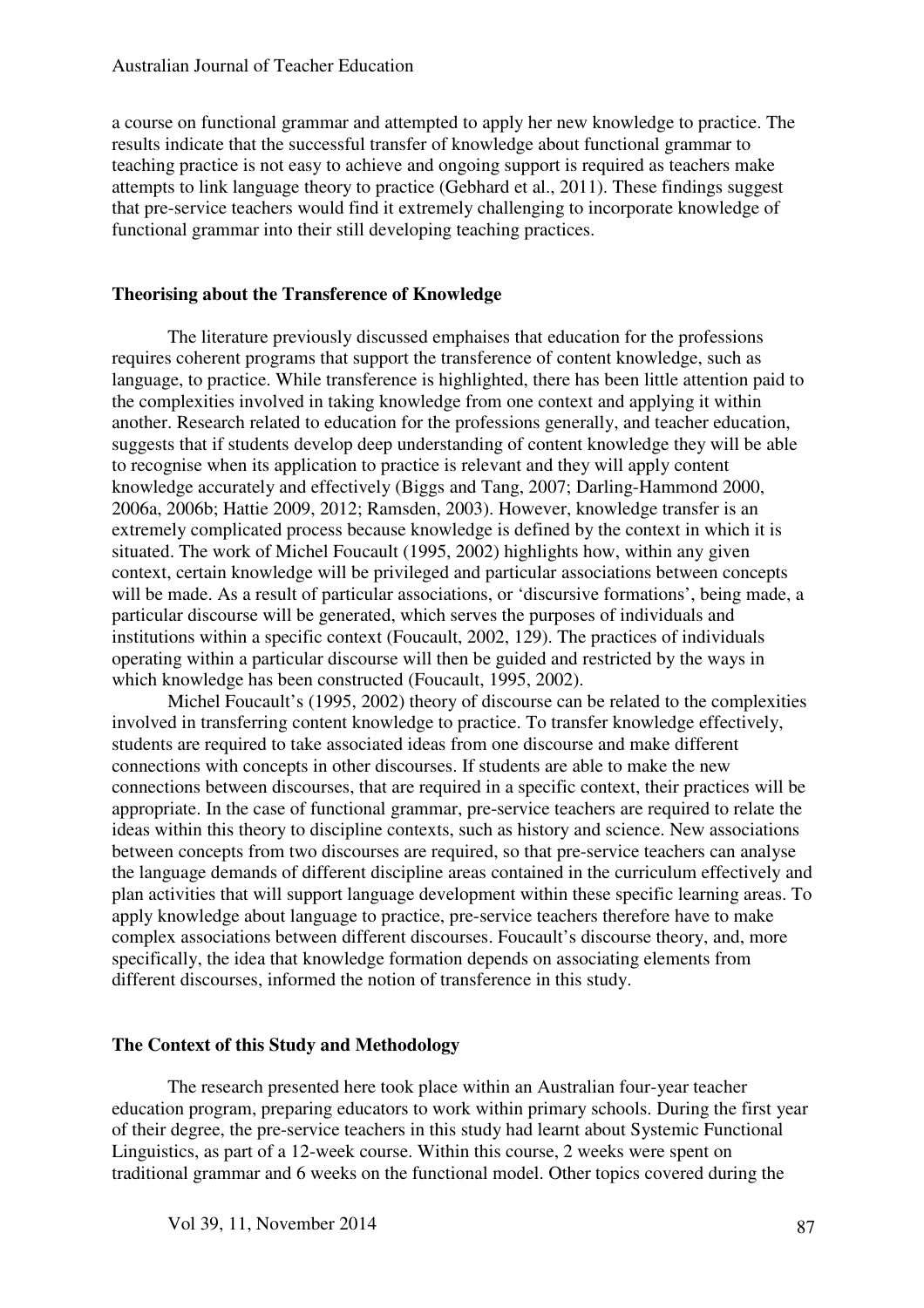linguistics unit included early language acquisition and the relationship between oral and written language. Courses within the first year of study in this program generally concentrate on building content knowledge in the areas of literature, language, mathematics, science and psychology-based learning theories. In the second year, the program emphasises how context can affect students' prior knowledge and experiences of schooling. It is during this year that the courses begin to link content knowledge with practice. The third year of study includes a course on how whole-school approaches can create safe and supportive learning environments, while the other courses continue to build content knowledge and to develop pedagogies. In their final year of study, the pre-service teachers undertake courses related to action research and successfully transitioning into the profession, as well as further study related to content knowledge and pedagogy.

During the first half of the second year of their degree, the pre-service teachers undertake a course focussing on planning for learning in diverse contexts. Educators involved in both the first-year linguistics course and the course on planning observed that the preservice teachers often struggled to apply their knowledge about functional grammar within the second-year planning course. The lecturers and tutors involved in both the first-year course on linguistics and the second-year course on two separate campuses of the university worked together to develop a curriculum design, as well as teaching and assessment practices, that aimed to support the pre-service teachers to make the kinds of associations required to use their knowledge of functional grammar when planning a lesson. This study analyses the extent to which the curriculum design, teaching practices and form of assessment supported the successful transference of knowledge about language to lesson planning.

The teacher educators involved in this research revised the second-year course on planning for learning in diverse contexts in ways that they thought would support the preservice teachers to make links between the discourse of functional grammar and the discourses involved in planning to teach within a discipline context. First, the teacher educators incorporated more theoretical content into the beginning of the second-year course on linguistic capital and associated this with the theory on linguistic capital that had been taught in the first-year course. The lectures and tutorials then focused on the kinds of associations that the pre-service teachers would have to make between the functional model of grammar and discipline contexts. In lectures, the concept of language use being associated with context was linked to the idea that each discipline area taught within schools contains its preferred language and texts. Lectures and tutorials then included examples and short activities designed to demonstrate how associations could be made between the curriculum for a specific discipline and knowledge of functional grammar. After reading parts of the curriculum for a discipline area, the pre-service teachers had to explain which kinds of texts and language students would require to be successful.

The teacher educators then revised the curriculum and designed teaching practices for the second-year course to support the pre-service teachers to associate their knowledge of functional grammar with planning activities to support achievement in a discipline area. At this point, the teacher educators included content in lectures and tutorials that linked again with the theory of functional grammar. This content reminded the pre-service teachers that the model of functional grammar included three main ways in which language could be used to make meaning in a context, including the expression of ideas, the establishment of interpersonal relationships and the generation of textual cohesion and structure. Lectures and tutorials then included examples of teaching activities that could be used to support students' capacities to use language to achieve these three ways of making meaning within particular discipline areas. Models of lesson plans that included examples of language being scaffolded within a discipline area were then provided to the pre-service teachers.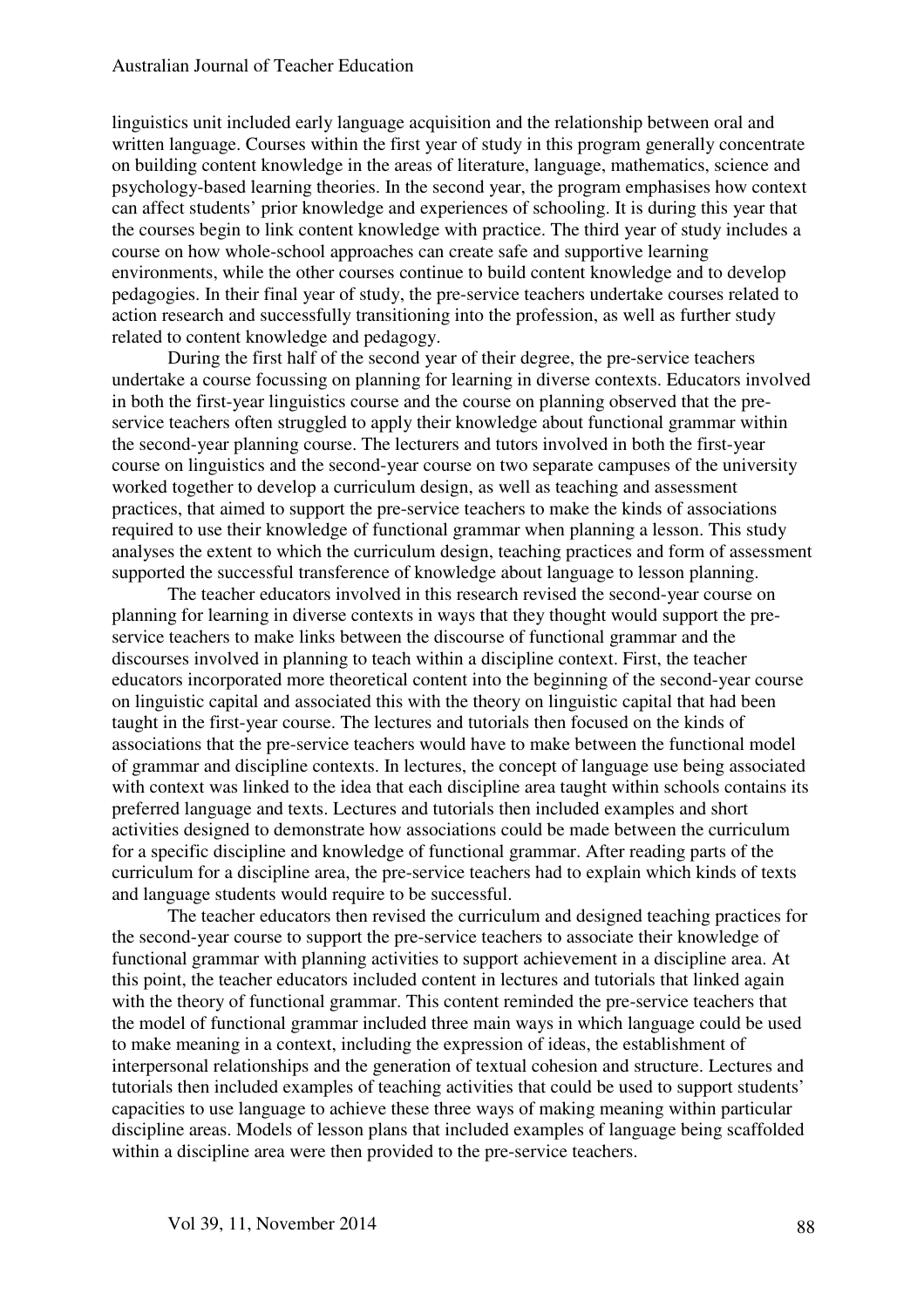#### Australian Journal of Teacher Education

The teacher educators then designed a major assessment task in the second-year course that involved the transference of knowledge about functional grammar into lesson planning. The pre-service teachers were asked to select a discipline area and year level, choose a small part of the achievement standard from the curriculum, analyse the chosen part of the curriculum for language requirements and then plan a lesson that included one strategy designed to scaffold language learning within a class of diverse learners. The language activity had to support students to understand and use the language associated with one of the three ways of making meaning within a discipline context. At the same time, the pre-service teachers were required to demonstrate capacity to write appropriate learning outcomes and success criteria for the lesson, as well as design other activities that did not have an explicit language focus, but would also support the learning required by the chosen part of the achievement standard from the curriculum. A written outline of the task was provided to all the pre-service teachers as part of their course outline for the semester. The description of the task has been included as appendix A.

The pre-service teachers designed a lesson plan for an abstract class. The lecturers provided descriptions of the students making up the class, using case studies that were included within the course readings. These case studies described students living in poverty, as well as individuals from ethnic minorities learning English as an additional language. The lecturers explained that, as a result of the students' backgrounds, they all needed assistance with language in the classroom.

The teacher educators then taught the revised course on two separate campuses of the university. The two cohorts of students were invited to participate in the study. Of the 174 pre-service teachers undertaking the second-year course on planning for learning in diverse contexts, 77 agreed to participate. The vast majority of the pre-service teachers involved were white and from middle class backgrounds. Only 11% of the participants were male.

All of the pre-service teachers involved had undertaken the linguistics course in the previous semester. Most of the learning about functional grammar involved analysing linguistic features of genres at a clause level. The learning was structured around the three ways in which meaning within a genre can be made through the use of specific language features. First, the teacher educators taught about the language features that can be used to express ideas, including participants, processes, circumstances, nominal groups and nominalisation. The pre-service teachers then learnt how choices involving the kinds of participants, processes, nominal groups, as well as the extent of nominalisation, can work to set up relationships between the creator, topic and intended audience of the text. In this section, modality and mood were also taught. Finally, the teacher educators taught about language features that create structure and cohesion, including text and paragraph previews, theme, rheme, reference items, lexical cohesion and text connectives. A detailed discussion of the teaching strategies used by the teacher educators in the linguistics course can be found in a 2014 publication (Fenwick et al., 2014).

The completion of ethics requirements for this study included practices that would be used to ensure that the pre-service teachers could choose whether or not to be involved without fear of their decisions affecting academic results within the second-year course. The information letter provided to the pre-service teachers explained clearly that participation was voluntary and that assessment was not connected with involvement in the research. It also made clear that the pre-service teachers could leave the study at any stage without adverse consequences.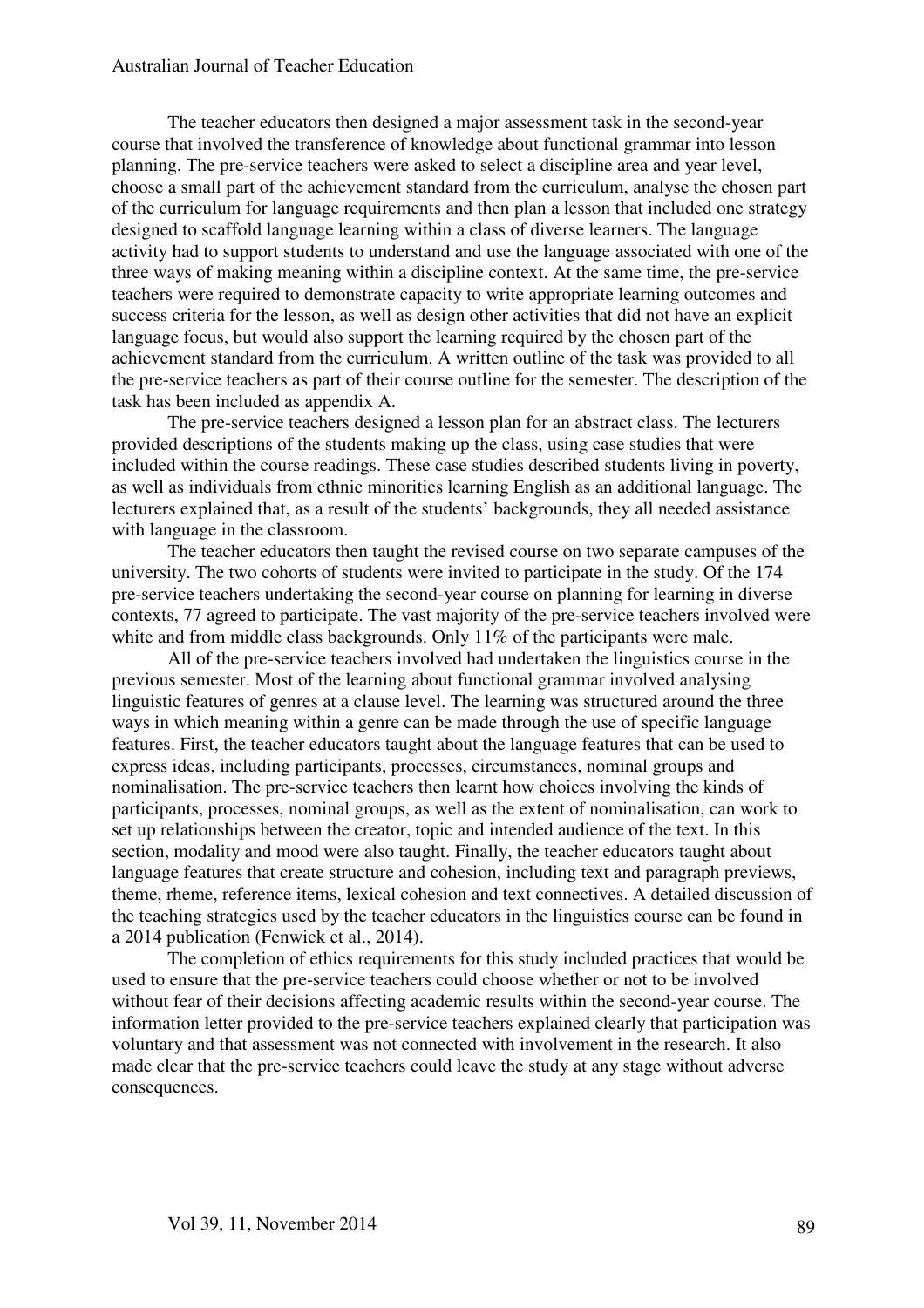#### **Methods used for Data Collection**

The data collection methods used within this study come from qualitative research traditions. Qualitative research is suited to broadly defined research problems that require exploration into participants' perspectives and experiences (Creswell, 2008). In this instance, the researchers wanted to explore pre-service teachers' perceptions of the second-year course, as well as the extent to which they successfully transferred their knowledge of functional grammar into lesson planning. The use of two data collection methods enabled the researchers to analyse if there was a difference between the way in which the pre-service teachers perceived their learning and the actual learning that occurred. The pre-service teachers' perceptions were gained through a questionnaire completed at the end of the second-year course on planning for learning. The questionnaire is provided as appendix B. The items included in the questionnaire aimed to gather information about the pre-service teachers' perceptions of their levels of confidence associated with applying knowledge about language to planning, as well as their views on the key ideas taught in the course and the teaching and assessment strategies used to support their transference of knowledge about functional grammar. For each item, the pre-service teachers could choose to respond with 'strongly agree', 'agree', 'disagree' or 'strongly disagree'.

The questionnaire could provide insight into the extent to which the curriculum design, as well as teaching and assessment practices, used in the second-year course had supported the pre-service teachers to develop the confidence to apply knowledge about language to planning and the belief that teaching about language in curriculum areas was important. It could also indicate the extent to which the pre-service teachers thought that specific teaching and assessment strategies had supported their transference of knowledge about functional grammar. However, the questionnaire could not provide insight into whether or not the curriculum design, teaching practices and form of assessment resulted in the successful transference of knowledge about functional grammar. To analyse the extent to which the pre-service teachers successfully transferred their knowledge, the researchers analysed the lesson plans produced by the pre-service teachers for assessment purposes. Seventy-seven pre-service teachers across the two campuses agreed to complete the questionnaires, while 50 volunteered for their lesson plans to be analysed. Of these 50 volunteers, 45 had also participated in a preliminary study by the authors, which assessed the extent to which the pre-service teachers had developed deep learning about functional grammar during the linguistics course. The results from this first study are used to contextualise the results presented in this second study. Conclusions about the transference of knowledge form one context to another can only be made if information about an individual's knowledge base is first known. The first study provided the researchers with this information for most (90%) of the participants in the second study.

#### **Specific Method used for Analysing the Lesson Plans**

Analysis of the lesson plans focused on the associations that the pre-service teachers made between their knowledge of functional grammar and a discipline context. The form of discourse analysis used looks for the 'discursive formations' being made between ideas (Foucault, 2002, 129). It is through these associations that new meanings are formed (Foucault, 1995, 2002; Gee & Handford, 2012; Olssen, Codd & O'Neill, 2004; Taylor, 2013). A framework was developed, which enabled the researchers to analyse the nature of the associations being made by the pre-service teachers as they made links between the discourse of functional grammar and discipline discourses to plan a lesson. Initial analysis involved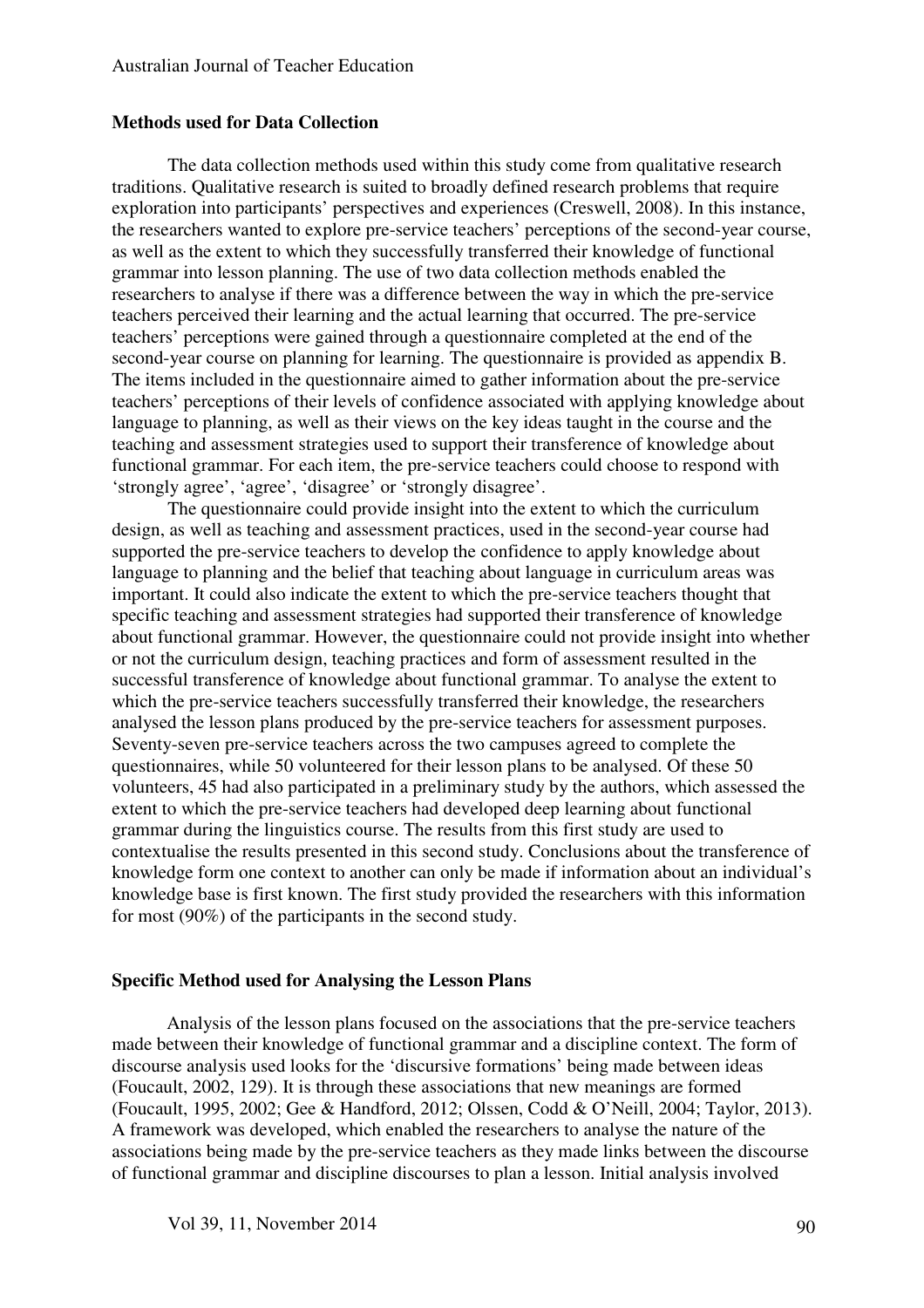determining if there had been any attempt to link functional grammar with a discipline context. If an attempt had been made, the analysis then focused on the way in which knowledge about language had been associated with the curriculum for a discipline. The preservice teachers were judged to have transferred their knowledge of functional grammar successfully if, at this point, they could identify at least one language feature that was relevant to the chosen part of the curriculum and the discipline context. Unsuccessful transference of knowledge occurred if the chosen language focus was not appropriately associated with the identified part of the curriculum. The final stage of analysis involved an examination of the language learning strategy that the pre-service teachers had incorporated into their lesson plan. The pre-service teachers successfully transferred knowledge of functional grammar to planning if they could use their knowledge of language to develop a language learning activity that would support student achievement in the chosen curriculum and discipline context. The design of the language activity had to be able to support students to achieve one of the following:

- Learn about the language required for understanding and presenting the ideas central to the discipline;
- Learn about the language that is typically chosen to establish certain kinds of relationships within texts created by authors operating within a discipline context;
- Learn about the language used to create structure and cohesion within texts created in a discipline context.

The framework with criteria used to analyse the lesson plans is included in Table 1. An example of lesson plan analysis has been included as appendix C.

| Kind of association made                                                                                                      |                                                                                                                                                                                                                                                                                                                                                                                                                                                                                                                                                                                              |                                                                                                                                                                                                                                                                                                                                                                                                                                                                                                                                                                             |
|-------------------------------------------------------------------------------------------------------------------------------|----------------------------------------------------------------------------------------------------------------------------------------------------------------------------------------------------------------------------------------------------------------------------------------------------------------------------------------------------------------------------------------------------------------------------------------------------------------------------------------------------------------------------------------------------------------------------------------------|-----------------------------------------------------------------------------------------------------------------------------------------------------------------------------------------------------------------------------------------------------------------------------------------------------------------------------------------------------------------------------------------------------------------------------------------------------------------------------------------------------------------------------------------------------------------------------|
| <b>Attempt to associate</b><br>language knowledge to a<br>discipline context                                                  | Attempt made                                                                                                                                                                                                                                                                                                                                                                                                                                                                                                                                                                                 | Attempt not made                                                                                                                                                                                                                                                                                                                                                                                                                                                                                                                                                            |
| Language knowledge<br>associated with the<br>discipline context to<br>interpret the curriculum                                | Appropriate identification of one<br>or more language features that<br>is/are relevant to the chosen part<br>of the curriculum and the<br>discipline context                                                                                                                                                                                                                                                                                                                                                                                                                                 | Inappropriate identification of<br>one or more language features<br>that is/are not relevant to the<br>chosen part of the curriculum<br>and the discipline context                                                                                                                                                                                                                                                                                                                                                                                                          |
| Language knowledge used<br>to incorporate an activity<br>for language learning in<br>the curriculum and<br>discipline context | Language knowledge used<br>appropriately to develop a planned<br>activity for language learning that<br>would support student<br>achievement in the chosen<br>curriculum and discipline context.<br>The language activity supports<br>students to achieve one of the<br>following:<br>Learn about the language<br>$\bullet$<br>required for understanding<br>and presenting the ideas<br>central to the discipline<br>(may include participants,<br>processes, circumstances,<br>nominal groups,<br>nominalisation);<br>Learn about the language<br>$\bullet$<br>that is typically chosen to | Language knowledge not used<br>appropriately to develop a<br>planned activity for language<br>learning that would support<br>student achievement in the<br>chosen curriculum and discipline<br>context. The planned activity<br>does not support students to<br>achieve one of the following:<br>Learn about the language<br>$\bullet$<br>required for<br>understanding and<br>presenting the ideas<br>central to the discipline<br>(may include<br>participants, processes,<br>circumstances, nominal<br>groups, nominalisation);<br>Learn about the language<br>$\bullet$ |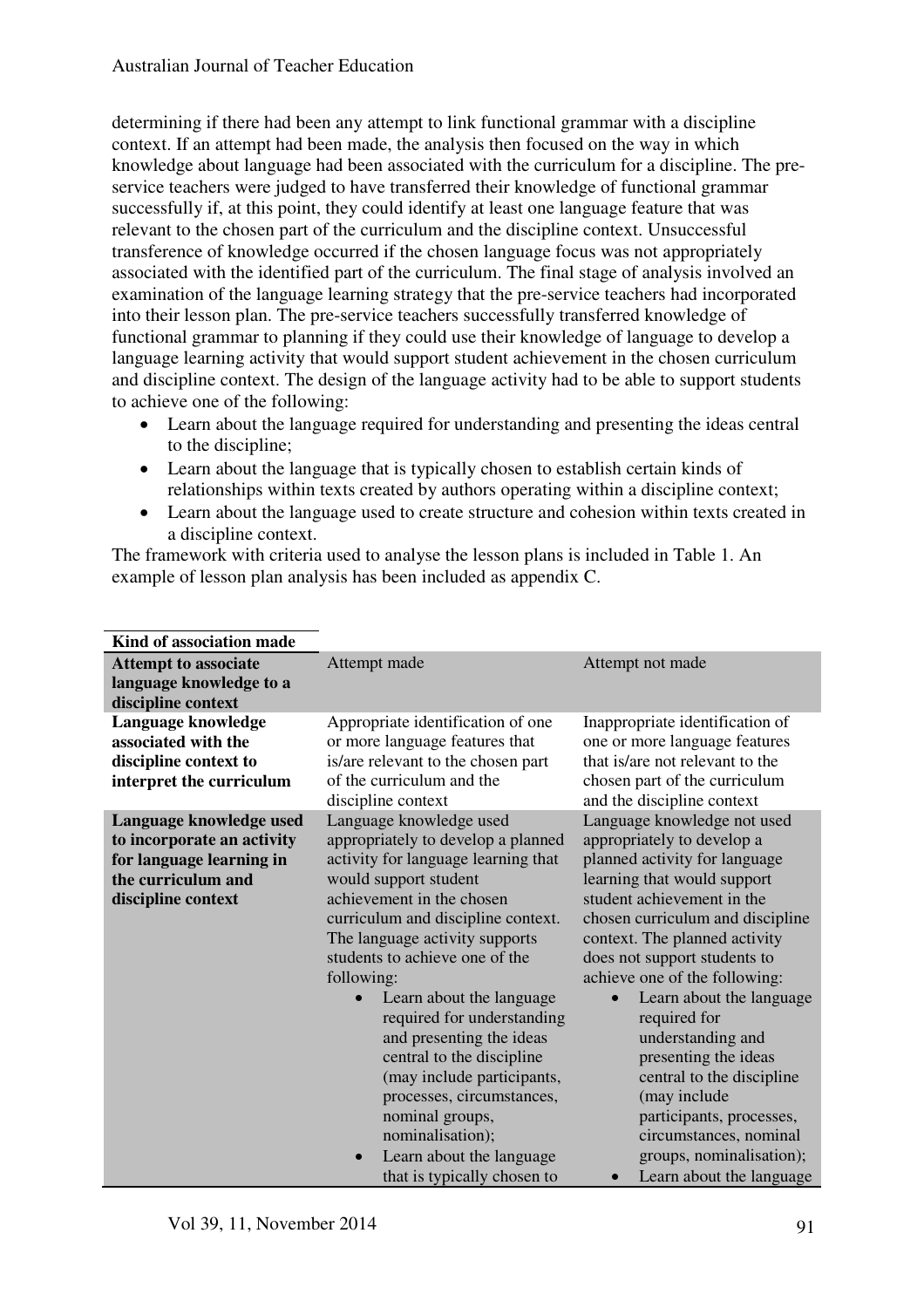| $\bullet$ | establish certain kinds of<br>relationships within texts<br>created by authors<br>operating within a<br>discipline context (may<br>include kinds of<br>participants, processes,<br>nominal groups, modality,<br>mood);<br>Learn about the language<br>used to create structure<br>and cohesion within texts<br>created in a discipline<br>context (may include text)<br>and paragraph previews,<br>theme, rheme, reference<br>items, lexical cohesion<br>and text connectives). | that is typically chosen<br>to establish certain kinds<br>of relationships within<br>texts created by authors<br>operating within a<br>discipline context (may<br>include kinds of<br>participants, processes,<br>nominal groups,<br>modality, mood);<br>Learn about the language<br>used to create structure<br>and cohesion within<br>texts created in a<br>discipline context (may<br>include text and<br>paragraph previews,<br>theme, rheme, reference<br>items, lexical cohesion |
|-----------|---------------------------------------------------------------------------------------------------------------------------------------------------------------------------------------------------------------------------------------------------------------------------------------------------------------------------------------------------------------------------------------------------------------------------------------------------------------------------------|----------------------------------------------------------------------------------------------------------------------------------------------------------------------------------------------------------------------------------------------------------------------------------------------------------------------------------------------------------------------------------------------------------------------------------------------------------------------------------------|
|           |                                                                                                                                                                                                                                                                                                                                                                                                                                                                                 | and text connectives).                                                                                                                                                                                                                                                                                                                                                                                                                                                                 |

#### **Table 1: Framework used to analyse the associations made between functional language and discipline contexts**

Once the framework for analysing the lesson plans had been developed, two of the researchers used it to analyse the same lesson plan. Their analyses were then compared to determine if the framework generated shared conclusions. The responses of the researchers were found to be the same. One of the researchers then analysed the 50 lesson plans, which ensured consistency across the sample.

#### **Results**

Almost all of the pre-service teachers participating in the study either agreed or strongly agreed that the strategies used during the semester supported their transference of knowledge about language into the second-year course on planning. Table 2 summarises the pre-service teachers' perceptions of the strategies used.

| <b>Effectiveness of</b><br>strategies to<br>support<br>transference of<br>knowledge<br>about language | $\%$ of pre-service teachers (N=77) |       |                |                      |             |
|-------------------------------------------------------------------------------------------------------|-------------------------------------|-------|----------------|----------------------|-------------|
|                                                                                                       | Strongly agree                      | Agree | Disagree       | Strongly<br>disagree | No response |
| The lectures in<br>this unit helped<br>me to<br>understand<br>how to<br>incorporate<br>language into  | 44                                  | 54    | $\overline{2}$ |                      |             |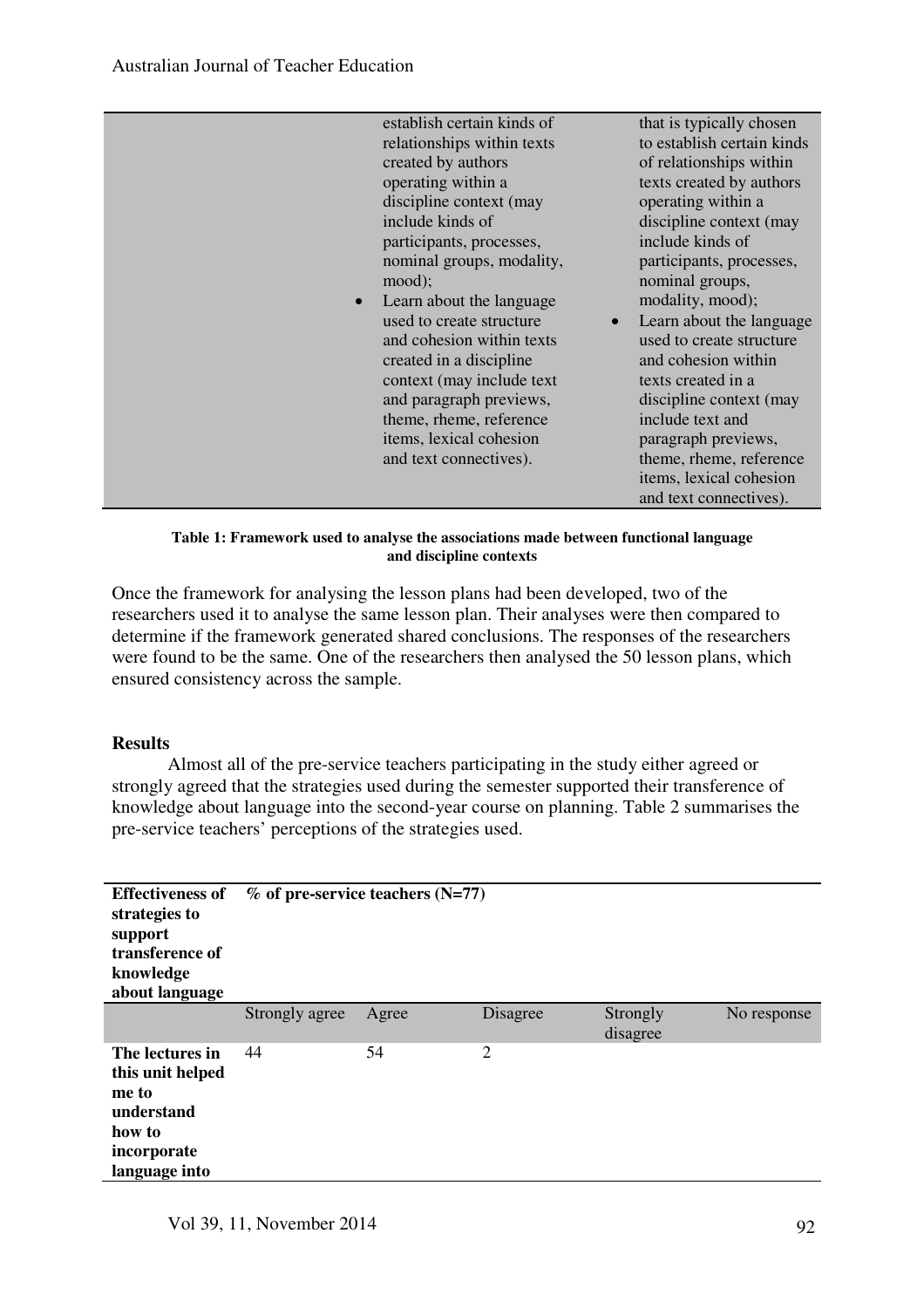| the teaching of<br>lessons                                                                                                                        |    |    |                |              |              |
|---------------------------------------------------------------------------------------------------------------------------------------------------|----|----|----------------|--------------|--------------|
| The lectures in<br>this unit made<br>links with my<br>prior learning                                                                              | 32 | 66 | $\overline{2}$ |              |              |
| <b>Activities</b><br>within tutorials<br>helped me to<br>apply my<br>knowledge<br>about language<br>to planning for<br>teaching                   | 43 | 55 | $\overline{2}$ |              |              |
| <b>Models of</b><br>lesson plans<br>helped me to<br>apply my<br>knowledge<br>about language<br>to planning for<br>teaching                        | 60 | 35 | $\overline{4}$ | $\mathbf{1}$ |              |
| The assessment<br>task for this<br>unit helped me<br>to develop my<br>capacities to<br>apply language<br>knowledge to<br>planning for<br>teaching | 56 | 42 | $\mathbf{1}$   |              | $\mathbf{1}$ |

Australian Journal of Teacher Education

**Table 2: Pre-service teachers' perceptions of the effectiveness of strategies used in the second-year unit** 

The results also suggest that the strategies used throughout the course resulted in most students building their confidence to use functional grammar when planning for learning. Fourteen per cent of the 77 pre-service teachers who completed questionnaires reported that they felt very confident about using their knowledge about language at the beginning of the second-year course, while 51% indicated that they had some confidence. Thirty per cent did not feel confident about transferring and applying their knowledge of language and 5% reported that they felt very unconfident. Levels of confidence had changed considerably by the end of the second-year course. When responding to the proposition 'I now feel confident about using knowledge of language to plan for effective teaching', 39% of the pre-service teachers strongly agreed, 59% agreed, 1% disagreed and 1% provided no response. However, while most students felt some degree of confidence by the end of the course, this confidence did not necessarily mean that they could successfully transfer knowledge about language to practice. Of the 50 pre-service teachers who consented to their assessment tasks being used for analysis, 80% (N=40) made some attempt to use their knowledge of language within their lesson plans. Of these 40 students, 36 had demonstrated some elements of deep learning about language at the end of the linguistics course in the previous year. (For a discussion of how deep and surface knowledge was measured in the previous study see Fenwick et al., 2014). The other 4 students had not taken part in the first study. Twenty per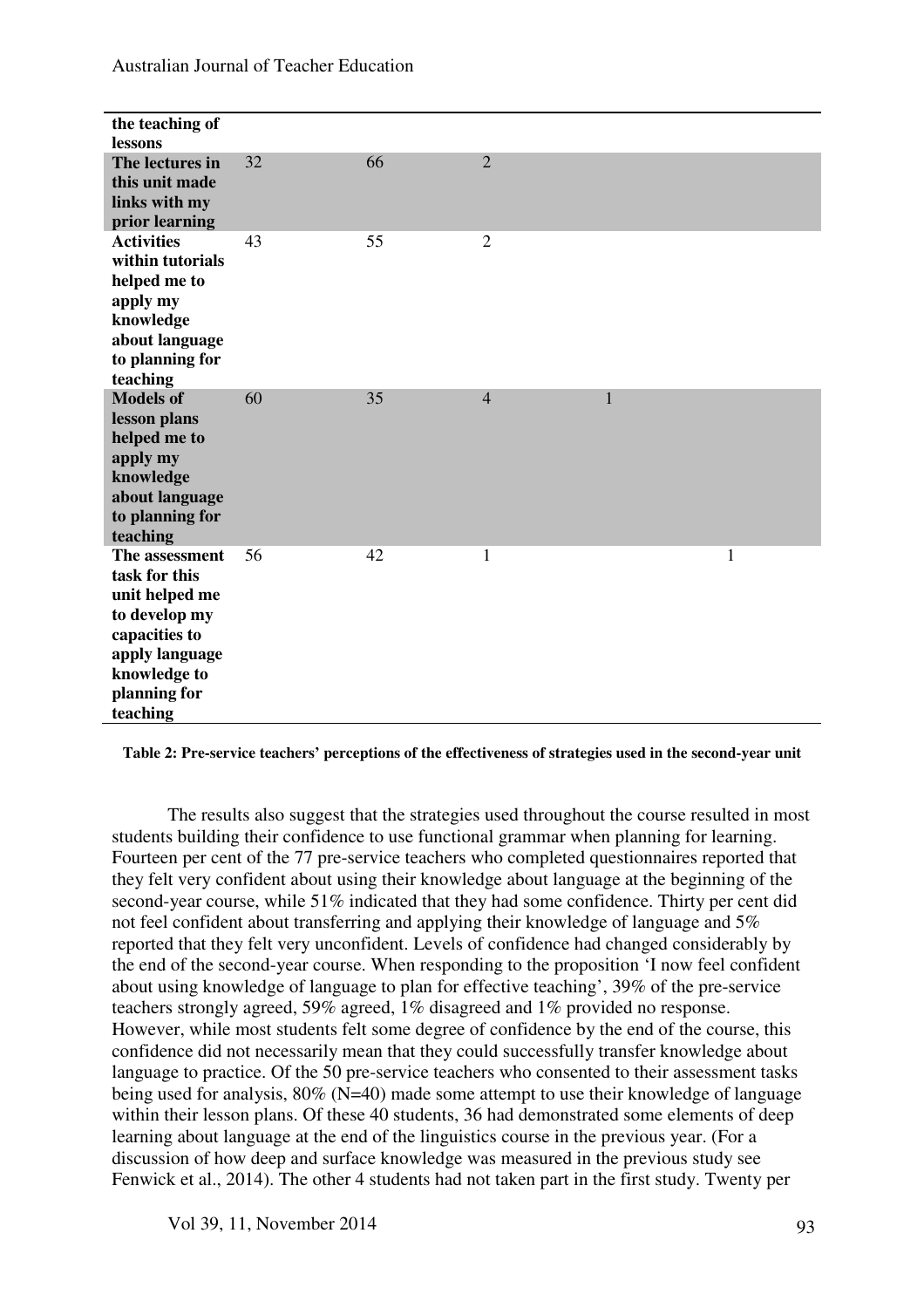cent (N=10) of the pre-service teachers did not transfer their knowledge about language from the first year course. Of these 10 students, 9 had only demonstrated surface-level knowledge about language during the linguistics course. The other 1 student had not participated in the first study. Results from the questionnaire indicate that the lack of transference for these 10 students was related to the extent to which they had attained knowledge about functional grammar in the linguistics course, rather than a belief that language learning was unimportant. Almost all (98%) of the pre-service teachers expressed a belief that including language within planning and learning was important to achieve greater equity in schooling.

Of the 80% (N=40) of pre-service teachers who used knowledge about language in their planning,  $88\%$  (N=35) were able to identify one or more language features that were relevant to the chosen part of the curriculum and the discipline context. For example, one preservice teacher, working in the curriculum area of drama, chose part of the curriculum related to writing scripts with strong character development. The pre-service teacher decided that the students would need to know how to create noun groups containing describers, rather than other elements that are more common within noun groups in factual texts, including numeratives and classifiers. Another pre-service teacher, working within the arts, chose part of the curriculum requiring students to provide critiques of art works. She decided that students could not do this without having some understanding of the technical terms used in the arts discipline. She then focused on the non-human, concrete and specific participants commonly associated with the arts. Another pre-service teacher chose a section of the curriculum concerned with communicating ideas in science. For part of the lesson, he decided to focus on noun groups and how they typically contained classifiers, rather than general describers, within the discipline of science. Another pre-service teacher, working within the humanities, chose part of the curriculum associated with how Aboriginal culture had contributed to Australian society. The pre-service teacher concluded that the students would require an understanding of words associated with Aboriginal culture, as well as those relating to more general understandings in the humanities, such as 'culture' and 'society'. She decided to focus on the concrete, abstract, specific and generalised participants that the students would need.

While some of the pre-service teachers focused on specific language features, in the chosen discipline context, others concentrated first on the kinds of texts that students would be required to produce and then identified language features relevant to these. One preservice teacher decided to develop a lesson within the discipline area of geography and chose part of the curriculum associated with using atlases. He presented atlases in the lesson plan to be texts designed for a specific purpose within a specialised context. He then focused part of the lesson on helping students to understand how elements, such as symbols and alphanumeric grids achieved structure and cohesion in atlases. One pre-service teacher developed a lesson plan in the discipline area of science. She chose part of the curriculum associated with reporting results after completing an investigation. She then built explicit teaching of the structure of science reports into her lesson.

Twelve per cent (N=5) of the pre-service teachers, who made an attempt to apply knowledge about language to lesson planning, were not able to do so appropriately when interpreting the curriculum. Within their lesson plans, these pre-service teachers made reference to language, but there was no appropriate connection with the requirements of the curriculum statement for a discipline area. For example, one pre-service teacher chose to work within the history learning area, with part of the curriculum requiring that students engage with a variety of Indigenous Australian stories. While the pre-service teacher acknowledged that the students may need support with some of the language in the stories, she did not apply her knowledge about language in a meaningful way to the chosen part of the curriculum statement. If viewed through knowledge of functional grammar, the learning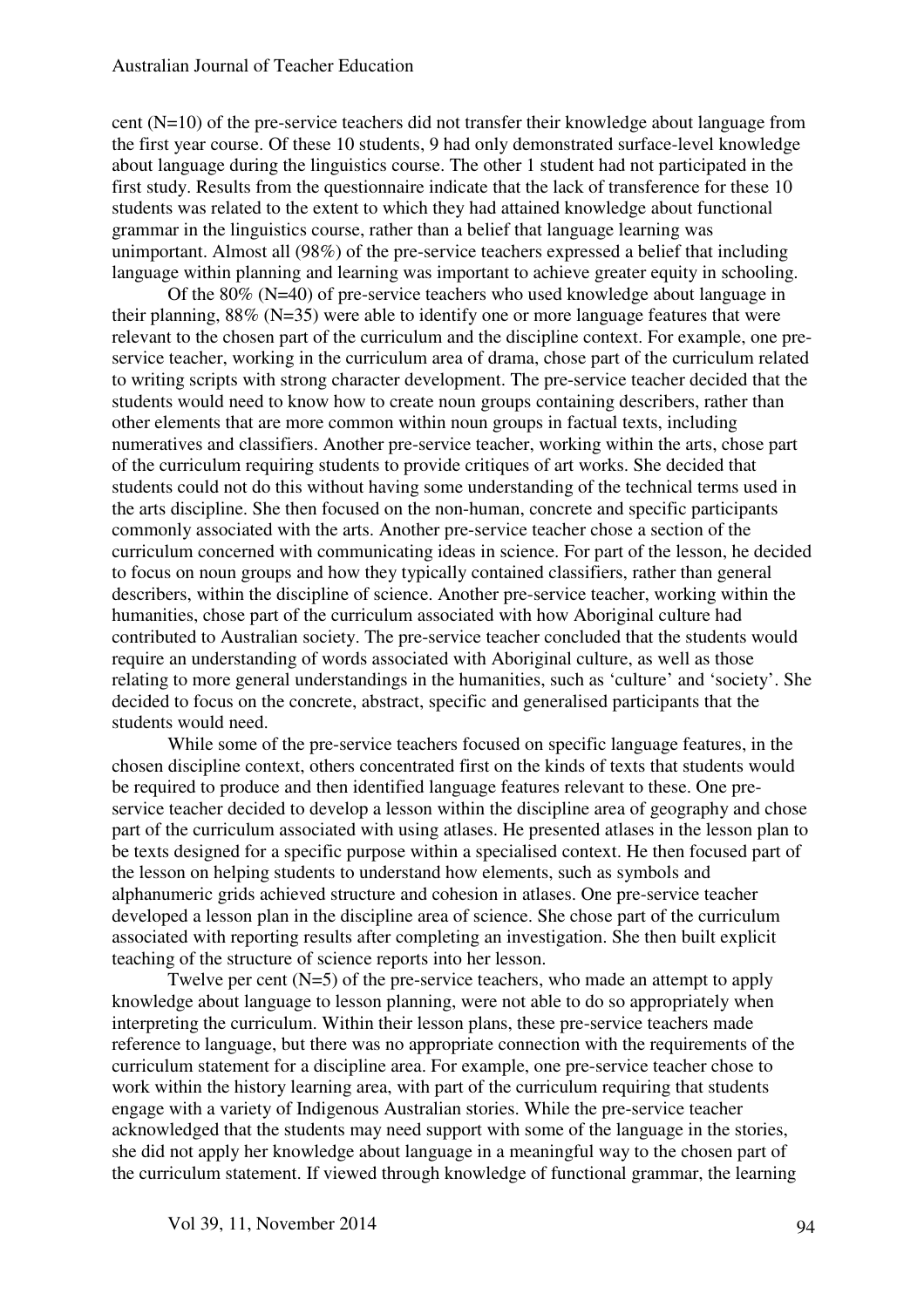could have involved analysing the different structures and language features to be found within a variety of Indigenous Australian stories. Links could then have been made between the techniques used by authors in their stories and the specific purposes that each author wanted to achieve. Another pre-service teacher chose to design a lesson within a part of the arts curriculum requiring that students interpret, critique and reflect on art works. Within the lesson plan, the pre-service teacher mentioned that she would help students to edit their reflections on an artwork, but she did not use her knowledge of language to unpack the different understandings that students would need to access this part of the curriculum. For example, she did not include teaching and activities associated with understanding the differences between interpretations, critiques and reflections.

Of the 80% (N=40) of the pre-service teachers who transferred knowledge about language into the second-year course and included it in lesson planning, 70% (N=28) used their knowledge to develop a carefully planned activity for language learning that would support student achievement in the chosen curriculum and discipline context. Of this 70%, 72% (N=20) designed a strategy that supported students to learn about language required for understanding and presenting ideas, no pre-service teachers created an activity designed to establish certain kinds of relationships within texts and 18% (N=5) planned learning involving the creation of structure and cohesion within texts. Three students went above the requirements of the task and developed extended activities that would support language learning essential for understanding and presenting ideas, as well as for creating structure and cohesion in texts. For example, one pre-service teacher used her knowledge about language to identify that students would need to know and understand a range of words on a topic if they were to build lexical cohesion within their final reports on a topic in science. She then designed a task where the students had to first identify the meanings of specific topic words and then group them according to similarities in their meanings. Once the students had sorted the words into groups, they were required to give each group of words a heading, which captured the overall meaning of the group of words. Students could then use this knowledge to build lexical cohesion throughout their writing on the topic.

Another pre-service teacher planned an extended activity that aimed to support students to learn the language required to understand and present ideas within health and physical education and to structure a relevant text. The curriculum that she chose to work with required that students explain the physiological, social, cultural and economic reasons for people's food choices. The pre-service teacher first designed an activity to develop students' understanding of the key participants in the discipline area. She divided the class into groups and provided each group with sets of cards. One set contained key participants related to the topic, while the other set consisted of definitions of the terms. In groups, the students matched the definitions to the terms. Class discussion of the different terms then followed. The next activity, designed by the pre-service teacher, involved students working in groups to apply their understanding of participants such as 'physiological causes' and 'social reasons'. The teacher provided each group with a set of cards containing pictures of different foods. The students then worked in their groups to discuss the reasons why people may choose to eat a particular food and then classify it according to the reason identified. Each student in the class then had to choose one of the reasons that may inform food choices and write a paragraph explaining it. Before the students wrote their paragraphs, the pre-service teacher planned to model the elements that made the paragraph effective when explaining a phenomenon, including a paragraph preview. Through the activities planned in the lesson, the pre-service teacher scaffolded the language learning required by the students for concept development in the discipline area, as well as for the creation of the kind of text common in that learning domain.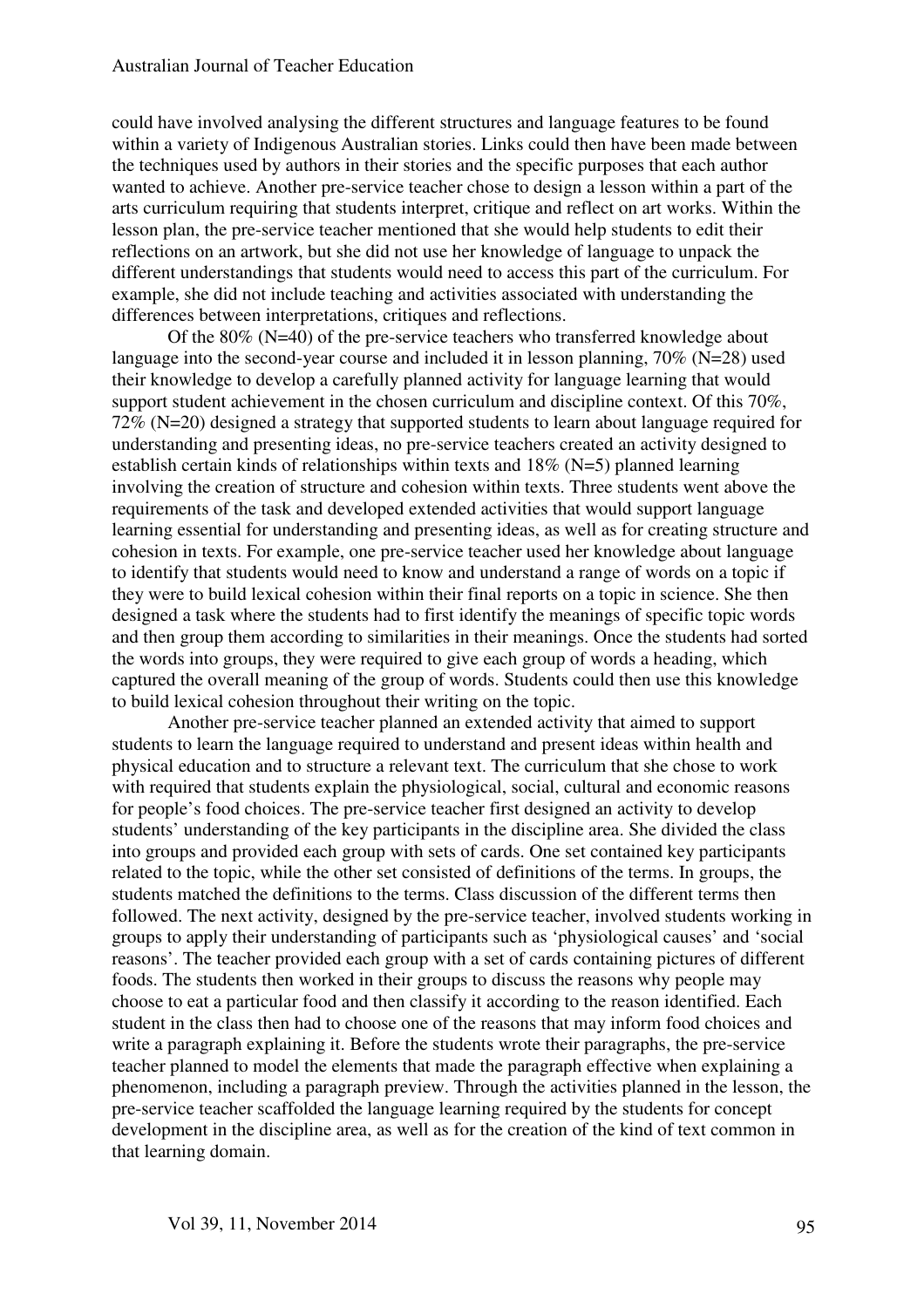#### Australian Journal of Teacher Education

Another example also demonstrates how a pre-service teacher used knowledge about language to help students learn about the language associated with both the presentation of ideas and the creation of a text relevant to a discipline area. The pre-service teacher chose to work with a part of the science curriculum requiring that students identify and describe the life cycles of insects. In his lesson plan, he included activities designed to scaffold topicspecific language, as well as the language appropriate for descriptions in science. The first planned activity involved the students working with their teacher to create a list of specific, concrete participants and processes related to the life cycles of insects. Through discussion with the students, meanings were extended and everyday language was replaced with scientific terms. As a result of this initial activity, a word wall was created in one part of the classroom, which was then referred to in the remainder of the lesson. In the next activity, the pre-service teacher aimed to extend the students' understanding of the terms and definitions by asking the students to apply the terminology to pictures of the life cycles of insects. The next activity also involved the students working together with the language specific to the topic, but began also to introduce the language required to create a description of an insect's life cycle. Each student was given a card with a small part of a description of a life cycle on it. The students then had to create the description by deciding whose card fitted next. The completed description, created by the involvement of every student in the class, was then used to model the structure and foregrounding of theme when the students were asked to write their own life cycle of an imaginary insect.

Thirty per cent  $(N=12)$  of the pre-service teachers made some attempt to link their knowledge of functional grammar to planning an activity, but the result would not have supported students to learn about language required for understanding and presenting ideas, establishing certain kinds of relationships within texts or creating structure and cohesion within texts in a discipline area. For example, one pre-service teacher, working in the area of history, planned a lesson in which the students had to imagine that they were on the gold fields and write a letter to family back in England. The pre-service teacher explained that she would provide a model of a personal letter, but she did not design any activities to help the students to understand how specific language features worked to produce an effective personal letter. Another pre-service teacher described how she would end the lesson plan with a cloze activity, where students had to fill in gaps in a text with topic specific vocabulary. Through this strategy, she wanted to assess if students understood the terms used during the lesson, but no activity was included to support language learning within the discipline context.

#### **Discussion**

The findings presented here suggest that the inclusion of strategies designed to ensure the transference of content knowledge from one course into another supported most of the pre-service teachers. The strategies used aimed to support the pre-service teachers to make associations between functional grammar and discipline contexts. Lectures and tutorials highlighted the concept of linguistic capital, made links with prior learning about functional grammar and demonstrated how to link elements from the language theory with disciplines taught in schools during lesson planning. Models of lesson plans, which incorporated knowledge about language, were provided. The main assessment task emphasised the transference of knowledge about language to lesson planning. Results from the questionnaire indicate that the pre-service teachers valued all of the strategies that were used to support their transference of knowledge and the strategies resulted in higher levels of confidence to use language knowledge in a discipline context. A majority (80%) of the pre-service teachers transferred knowledge about language from the first-year linguistics course into the second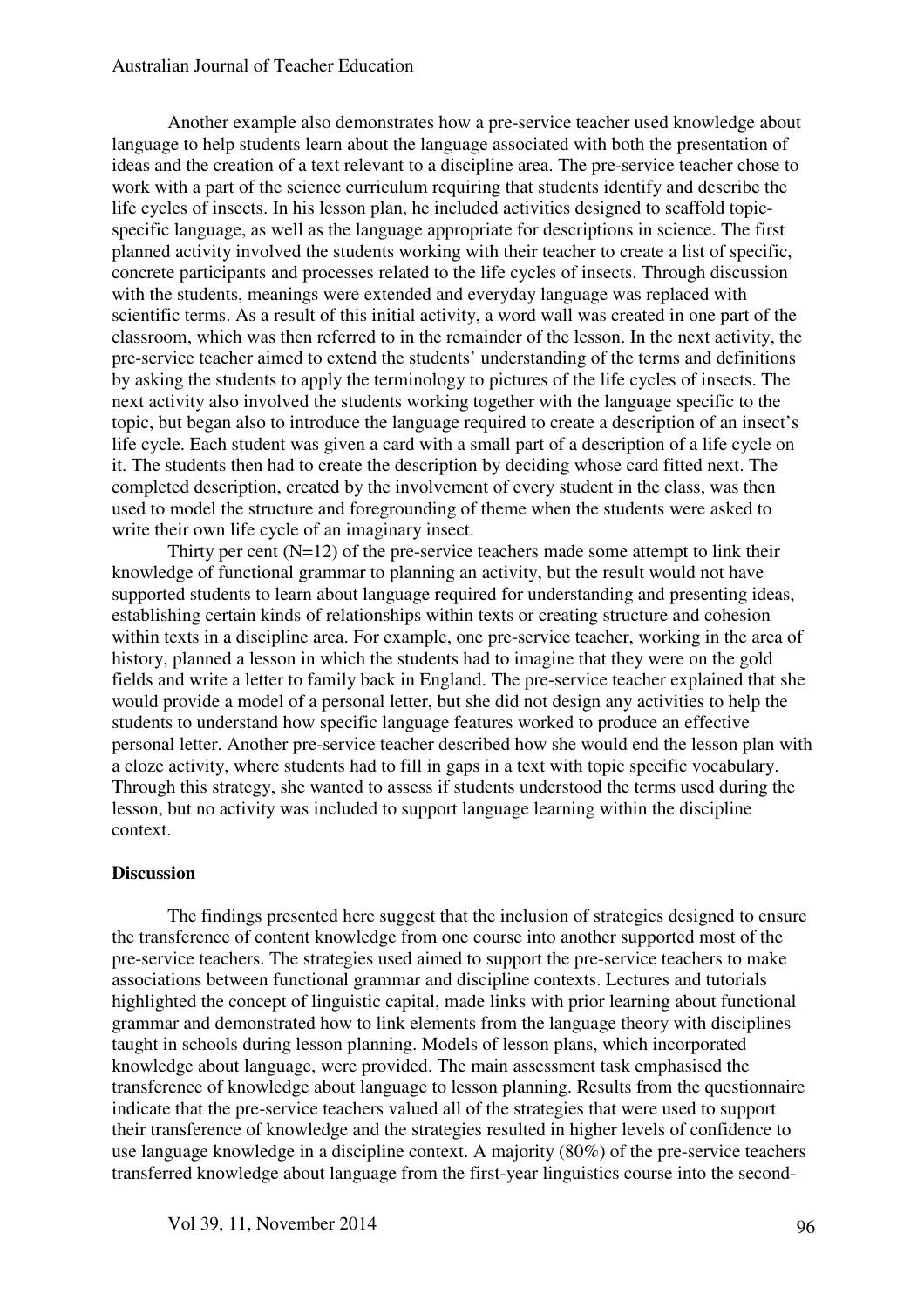year course. The results indicate that pre-service teachers are supported to transfer knowledge about language into discipline contexts when the goal of transference guides curriculum design, teaching and learning activities, as well as assessment practices. However, a limitation of this study is that it does not provide insight into whether particular strategies were especially supportive. Further studies are required to examine if all of the strategies employed in this study are required to support transference of knowledge from one course to another, or if certain approaches are more successful than others.

The approach used within this study is situated within Foucault's theory of discourse (Foucault, 1995, 2002). Every context will include knowledge that is associated in particular ways (Foucault, 1995, 2002; Gee & Handford, 2012; Olssen, Codd & O'Neill, 2004; Taylor, 2013). To transfer knowledge effectively from one course to another in a teacher education program, students are required to make new associations, which will enable them to develop practices that are appropriate to a particular situation. In this instance, students were required to apply elements of a theory of language to discipline contexts to analyse the demands of a learning area and plan activities that would support student language learning. Most of the pre-service teachers who brought knowledge about language to their lesson planning could make appropriate associations between the discourse of functional grammar and a discipline area. However, it is not possible to suggest from this study that the strategies employed here would be successful with all forms of knowledge. The strategies used supported pre-service teachers to associate a discourse about language with discipline discourses, but further studies are required to determine if these strategies are successful when making associations between other discourses.

The results indicate that the pre-service teachers found some elements of functional grammar much easier to link with disciplines than others. Most of the pre-service teachers who created an appropriate language activity worked within the area of functional grammar that involves the ways language can be used to understand and present ideas. Usually these pre-service teachers focused on the vocabulary associated with the participants and processes involved in a topic. This result suggests that knowledge about language associated with ideas can be linked to a discipline context much more easily than other parts of the functional grammar model. A smaller number of pre-service teachers could transfer knowledge of language associated with the structure and cohesion of texts to practice, but none of the preservice teachers could transfer knowledge related to interpersonal meanings. The second-year course included examples and activities about how ideational, interpersonal and textual meanings could be related to curriculum areas. However, these findings indicate that more examples concerning textual and interpersonal meanings needed to be used. More research is now required on the reasons why pre-service teachers struggle to relate some aspects of functional grammar to practice and how they can be supported within teacher education programs to do so.

Twenty per cent (N=10) of the pre-service teachers who agreed to have their lesson plans analysed did not transfer any knowledge about language. Results from the questionnaires indicate that the lack of transference of knowledge from the first–year course was not a result of lack of confidence or a clash of beliefs. One of the reasons why these preservice teachers struggled to transfer knowledge about language may be because they had not developed a deep understanding of functional grammar during the linguistics course in their first year. Nine of the 10 students who did not transfer any knowledge about language into their lesson planning had only developed surface levels of knowledge at the end of the linguistics course (Fenwick et al., 2014). Of the 12 students who transferred knowledge of language to practice in a limited way, 8 had demonstrated some elements of deep knowledge about language in the linguistics course, but there were still gaps in their knowledge (Fenwick et al., 2014). The remaining 4 students who demonstrated only limited capacities to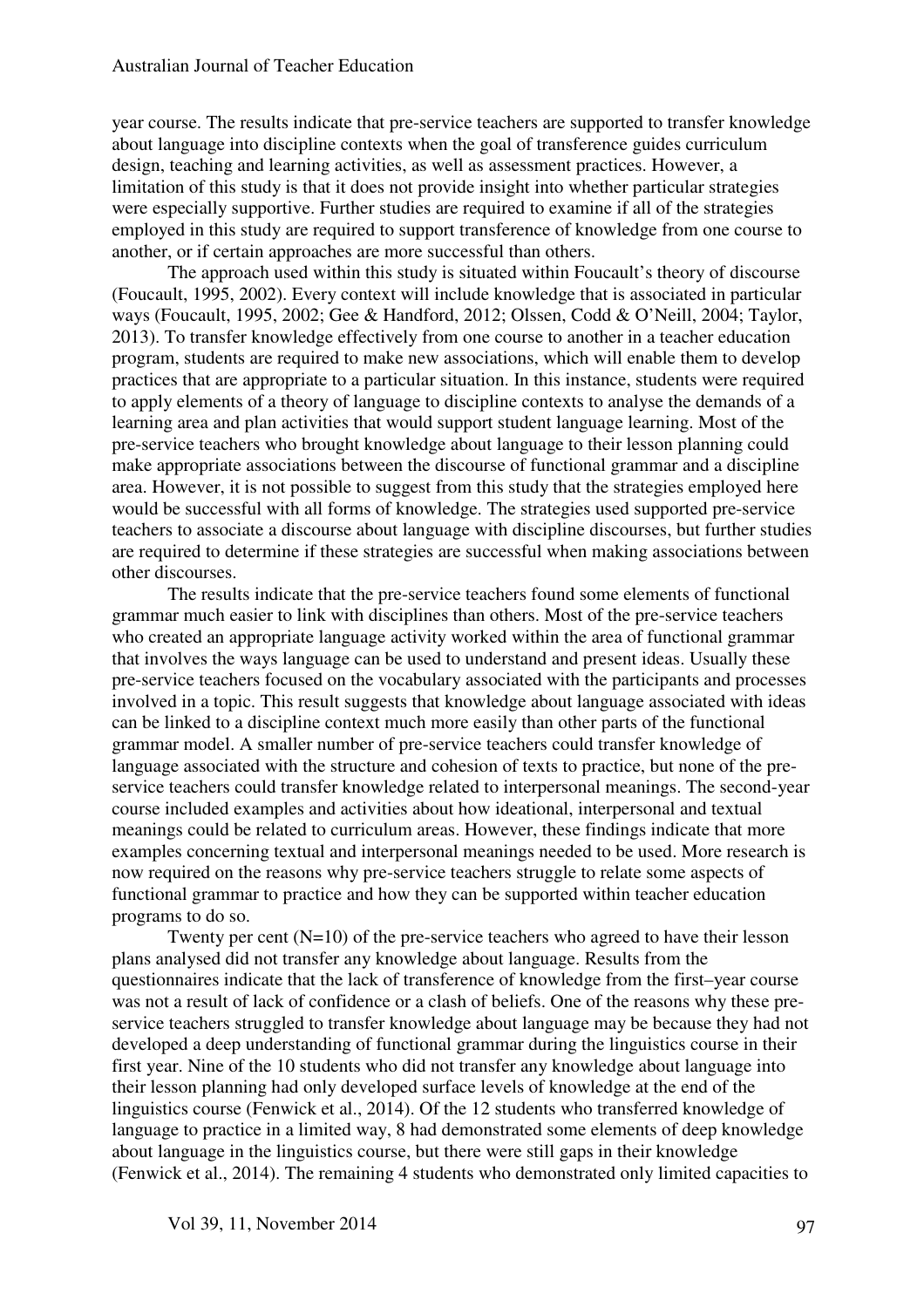transfer knowledge to practice had not participated in the first study. A limitation of this study is that for 10% (N=5) of the students who had their lesson plans analysed, information about their knowledge about language at the end of the linguistics course was not known.

This study highlights that the transference of knowledge about language to practice requires that pre-service teachers can make associations between elements of a language theory and discourses particular to the disciplines taught within schools. The results of this study indicate that pre-service teachers cannot transfer their knowledge of language to discipline contexts if the level of understanding about language is superficial or incomplete. However, this study does not take into account the degree of discipline knowledge held by the pre-service teachers. It is likely that those students with strong backgrounds in particular disciplines could more easily understand discipline-related discourses and that this would help them to make associations between curriculum requirements for certain subjects and knowledge about language. Further studies are required that analyse the ways in which levels of discipline knowledge affect pre-service teachers' capacities to make associations with knowledge about language.

Another reason why some of the pre-service teachers demonstrated limited or no transference of knowledge about functional grammar to practice may be because of the complexities involved in the lesson planning task. Analyses of the lesson plans reveal that the pre-service teachers who transferred little or no knowledge of functional grammar also did not perform well against other assessment criteria. They struggled to select an appropriate part of the achievement standard from the curriculum, to design appropriate learning outcomes, indicators and success criteria, to structure the lesson appropriately, to create a range of activities relevant for the lesson, and to include opportunities to provide feedback. This conclusion is supported by other studies that report pre-service teachers often struggle with the complexities of lesson planning (Ruys, Van Keer, & Aelterman, 2012; Theoharis & Causton-Theoharis, 2011).

The results of this study reflect the findings from research about professional learning on functional grammar for practicing teachers. Translating knowledge of functional grammar to teaching practice is extremely challenging and requires ongoing opportunities and support (Brisk & Zisselsberger, 2011; Gebhard et al., 2011). The findings presented here indicate that pre-service teachers would benefit from other courses in their degree taking up the challenge of both developing further knowledge about the functional model of grammar, as well as supporting the transference of knowledge about language into teaching practices.

#### **Conclusion**

Previous research within teacher education emphasises that greater cohesion can be attained by building connections between university-based course work and field experience. Such links will support pre-service teachers to connect content knowledge to practice (Darling-Hammond 2000; Grossman et al., 2008; Hammerness, 2006; Wideen et al., 1998). However, the opportunity for pre-service teachers to be undertaking practical teaching experiences during, or immediately after, a content-based course does not always exist. The achievement of coherence in teacher education programs also involves building links between university-based courses (Darling-Hammond, 2006a, 2006b; Goodlad et al., 1990; Tatto, 1996). The findings presented here suggest that transference of knowledge about language into a practice-based course can be supported if curriculum design, teaching practices and assessment emphasise the associations between discourses that pre-service teachers are required to make to develop appropriate practices. More studies are now required to determine if these pedagogies also work with other discourses.

Vol 39, 11, November 2014 98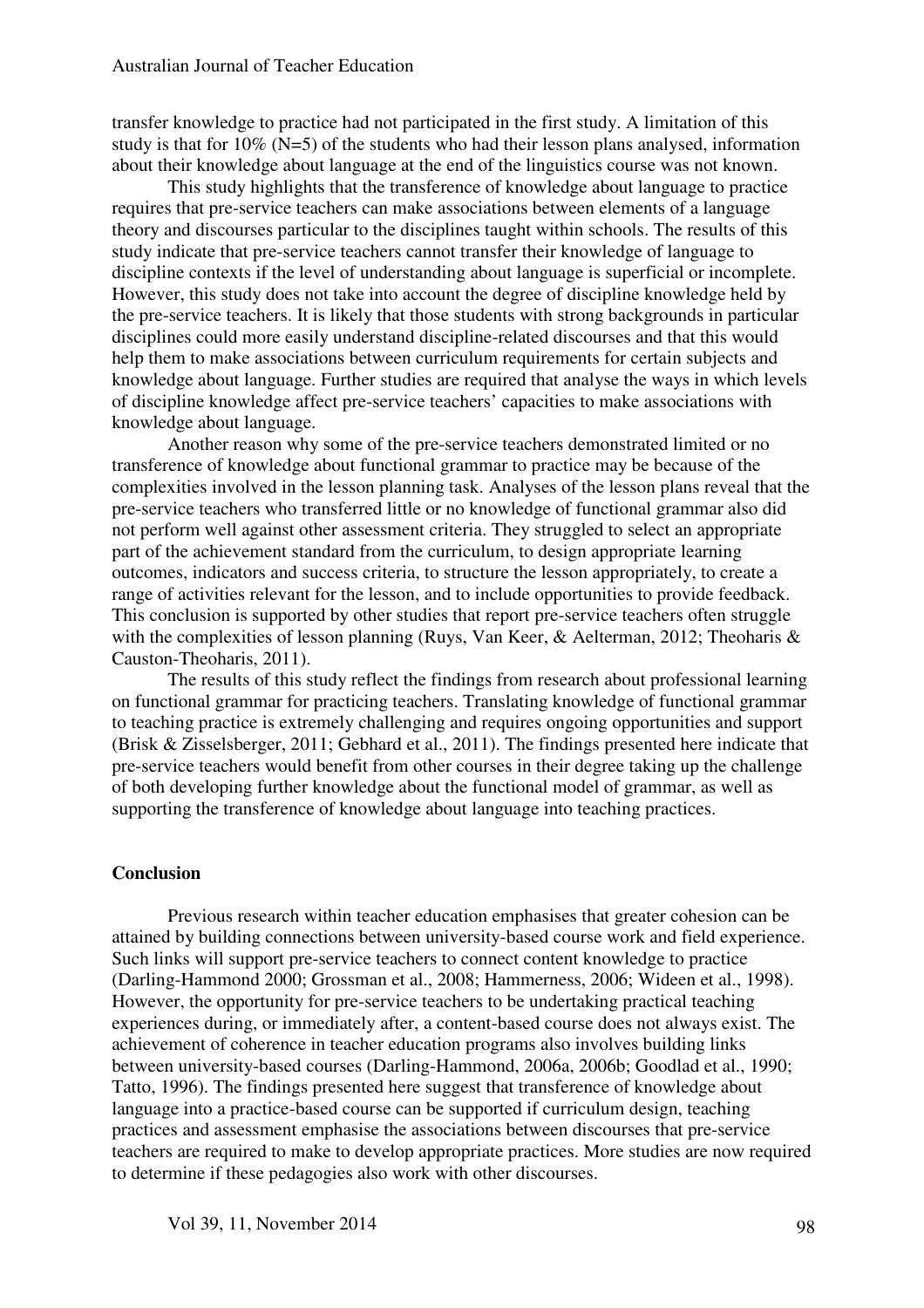## **References**

- Acevedo, C., & Rose, D. (2007). *Reading (and writing) to learn in the middle years of schooling*. PEN 157. Sydney: Primary English Teaching Association Australia.
- Achugar, M., Schleppegrell, M.J., & Oteíza, T. (2007). Engaging teachers in language analysis: A functional linguistics approach to reflective literacy. *Teaching English: Practice and Critique*, 6(2), 8-24.
- Aspland, T. (2008). Australia. In T. O'Donoghue and C. Whitehead (Eds.), *Teacher education in the English speaking world: Past, present, and future*, (pp.173-189). Charlotte, NC: Information Age Publishing.
- Athanases, S.Z., & De Oliveira, L.C. (2011). Toward program-wide coherence in preparing teachers to teach and advocate for English language learners. In T. Lucas (Ed.), *Teacher preparation for linguistically diverse classrooms: A resource for teacher educators*, (pp.195-215). New York: Routledge.
- Athanases, S.Z., & Martin, K.J. (2006). Learning to advocate for educational equity in a teacher credential program. *Teaching and Teacher Education*, 22(6), 627-646. http://dx.doi.org/10.1016/j.tate.2006.03.008
- Au, K.H. (1980). Participation structures in a reading lesson with Hawaiian children: An analysis of a culturally appropriate instructional event. *Anthropology and Education Quarterly*, 11(2), 93-115. http://dx.doi.org/10.1525/aeq.1980.11.2.05x1874b
- Biggs, J., & Tang, C. (2007). *Teaching for quality learning at university*. (3rd ed.). England: McGraw Hill.
- Boulton-Lewis, G. (1998). Applying the SOLO taxonomy to learning in higher education. In *Teaching and learning in higher education*, ed. B. Dart and G. Boulton-Lewis, 201- 221. Camberwell, Victoria: Australian Council for Educational Research.
- Bourdieu, P., & Passeron, J-C. (1990). *Reproduction in education, society and culture.* (2<sup>nd</sup> ed.). London: Sage Publications.
- Brisk, M.E. (2011). Learning to write in the second language: K-5. In E. Hinkel (Ed.), *Handbook of research in second language teaching and learning*, Volume II, (pp.40- 56). New York: Routledge.
- Brisk, M.E., & Zisselsberger, M. (2011). 'We've let them in on the secret': Using SFL theory to improve the teaching of writing to bilingual learners. In T. Lucas (Ed.), *Teacher preparation for linguistically diverse classrooms: A resource for teacher educators*, (pp.111-126). New York: Routledge.
- Coffin, C. (2006). Learning the language of school history: The role of linguistics in mapping the writing demands of the secondary school curriculum. *Journal of Curriculum Studies*, 38(4), 413-429. http://dx.doi.org/10.1080/00220270500508810
- Cope, B., & Kalantzis, M. (1993). Introduction: How a genre approach to literacy can transform the way writing is taught. In B. Cope, & M. Kalantzis (Eds.), *The powers of literacy: A genre approach to teaching writing*, (pp.1-21). London & Washington DC: The Falmer Press.

Creswell, J.W. (2008). *Educational research: Planning, conducting, and evaluating quantitative and qualitative research*. (3rd ed.). New Jersey: Pearson Education.

- Darling-Hammond, L. (2006a). *Powerful teacher education: Lessons from exemplary Programs*. San Francisco: John Wiley and Sons.
- Darling-Hammond, L. (2006b). Constructing 21<sup>st</sup> century teacher education. *Journal of Teacher Education*, 57(3), 300-314. http://dx.doi.org/10.1177/0022487105285962
- Darling-Hammond, L. (2000). How teacher education matters. *Journal of Teacher Education*, 51(3), 166-173. http://dx.doi.org/10.1177/0022487100051003002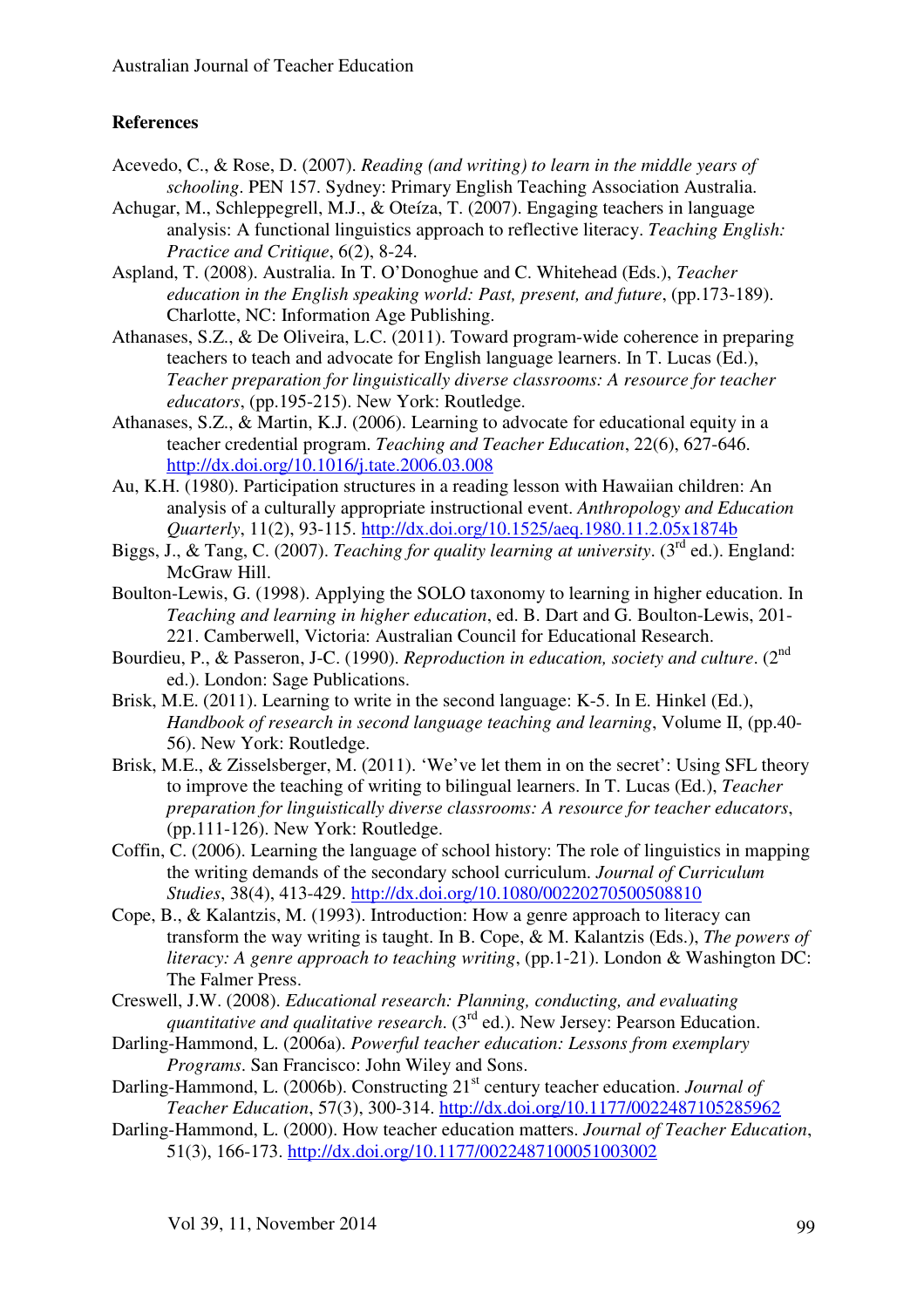- Derewianka, B. (2012). Knowledge about language in the Australian Curriculum: English. *Australian Journal of Language and Literacy*, 35(1), 127-146.
- Fenwick, L., Humphrey, S., Quinn, M. & Endicott, M. (2014). Developing deep understanding about language in undergraduate pre-service teacher programs through the application of knowledge. *Australian Journal of Teacher Education, 39*(1), pp.1- 38. http://dx.doi.org/10.14221/ajte.2014v39n1.4
- Florian, L.  $(2010)$ . Editorial:  $10<sup>th</sup>$  anniversary special issue. Preparing teachers for inclusive education. *Journal of Research in Special Educational Needs*, 10(s1), 137-138. http://dx.doi.org/10.1111/j.1471-3802.2010.01171\_1.x
- Folkeryd, J.W. (2006). Writing with an attitude: Appraisal and student texts in the school subject of Swedish. *Studia Linguistica Upsaliensia,* 5. Sweden: Uppsala.
- Foucault, M. (1995). *Discipline and punish: The birth of the prison*. (2nd ed.). New York: Vintage Books.
- Foucault, M. (2002). *The archaeology of knowledge.* London & New York: Routledge Classics.
- Gebhard, M., Demers, J., & Castillo-Rosenthal, Z. (2008). Teachers as critical text analysts: L2 literacies and teachers' work in the context of high-stakes school reform. *Journal of Second Language Writing*, 17, 274-291. http://dx.doi.org/10.1016/j.jslw.2008.05.001
- Gebhard, M., & Martin, J. (2010). Grammar and literacy learning. In D. Fisher & D. Lapp (Eds.), *Handbook of Research on Teaching the English Language Arts* Mahwah, NJ: Erlbaum/Taylor & Francis.
- Gebhard, M., Willett, J., Caicedo, J.P.J., & Piedra, A. (2011). Systemic Functional Linguistics, Teachers' professional development, and ELLs' academic literacy practices. In T. Lucas (Ed.), *Teacher preparation for linguistically diverse classrooms: A resource for teacher educators*, (pp.91-110). New York: Routledge.
- Gee, J.P. & Handford, M. (2012). In J.P. Gee and M. Handford (Eds.), *The Routledge handbook of discourse analysis*, (pp.1-6). London & New York: Routledge.
- Gibbons, P. (2002). *Scaffolding language, scaffolding learning*. Portsmouth, UK: Heinemann.
- Gibbons, P. (2009). *English learners, academic literacy, and thinking: Learning in the challenge zone*. Portsmouth, UK: Heinemann.
- Goodlad, J. I. (2005). Foreward. In N. Michelli & D. Keiser (Eds*.), Teacher education for democracy and social justice* (pp. xi-xvi). New York: Routledge.
- Goodlad, J.I., Soder, R., & Sirotnik, K.A. (1990). *Places where teachers are taught*. San Francisco: Jossey-Bass.
- Grossman, P., Hammerness, K.M., McDonald, M., & Ronfeldt, M. (2008). Constructing coherence: Structural predictors or perceptions of coherence in NYC teacher education programs. *Journal of Teacher Education* 59(4), 273-287. http://dx.doi.org/10.1177/0022487108322127
- Halliday, M.A.K. (1985). *An introduction to functional grammar*. London: Edward Arnold.
- Halliday, M.A.K., & Matthiessen, M.I.M. (1999). *Construing experience through meaning: A language-based approach to cognition*. London & New York: Cassell.
- Hammerness, K. (2006). From coherence in theory to coherence in practice. *Teachers College Record* 108(7), 1241-1265. http://dx.doi.org/10.1111/j.1467- 9620.2006.00692.x
- Hammond, J. (2008). Intellectual challenge and ESL students: Implications of quality teaching initiatives. *Australian Journal of Language and Literacy* 31 (2), 128-154.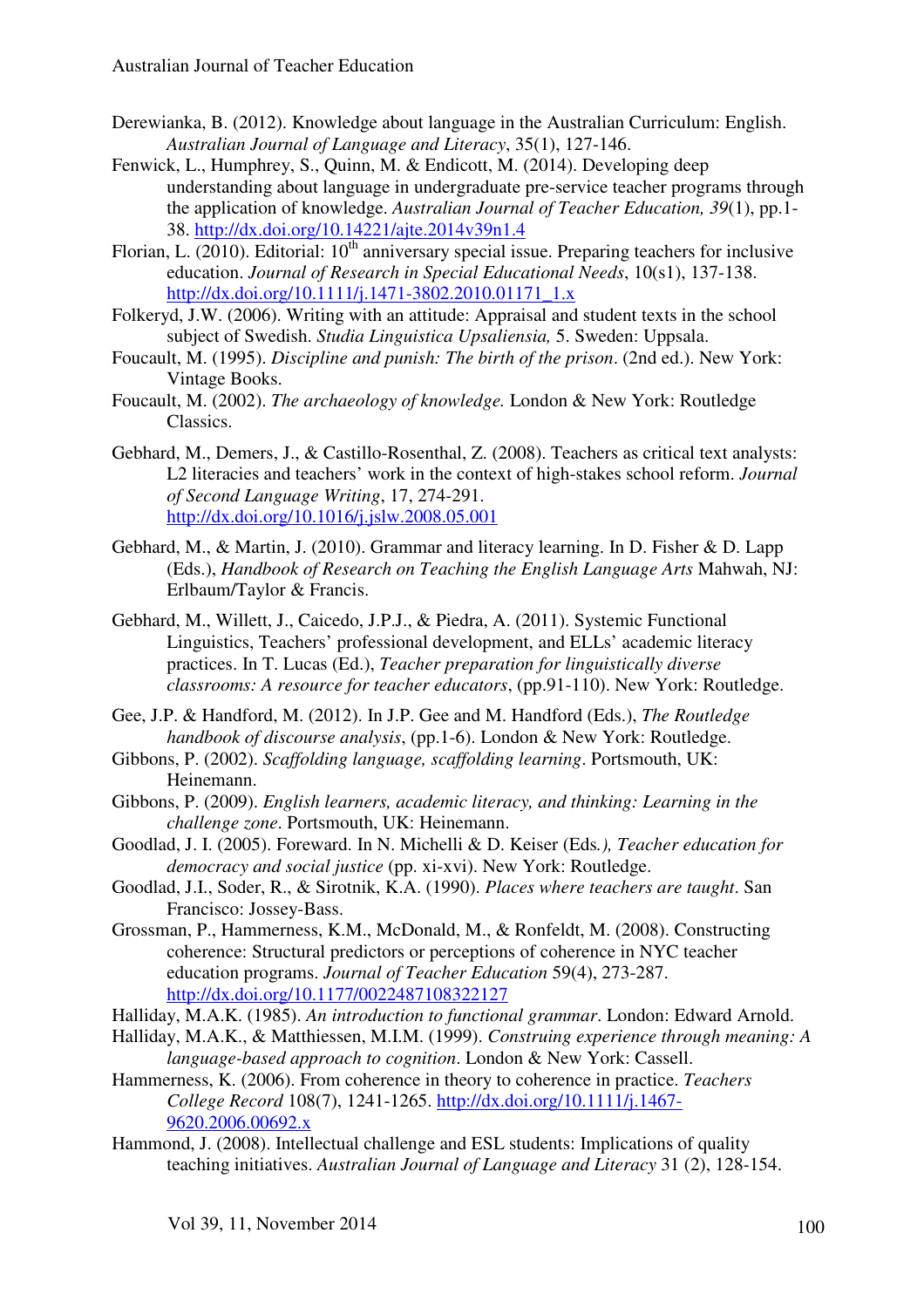- Hardman, M.L. (2009). Redesigning the preparation of all teachers within the framework of an integrated program model. *Teaching and Teacher Education* 25(4), 583-587. http://dx.doi.org/10.1016/j.tate.2009.02.005
- Hattie, J.A.C. (2012). *Visible learning for teachers: Maximizing impact on learning*. London & New York: Routledge.
- Hattie, J.A.C. (2009). *Visible learning: A synthesis of over 800 meta-analyses relating to achievement*. London: Routledge.
- Heath, S.B. (1983). *Ways with words: Language, life, and work in communities and classrooms*. London: Cambridge University Press.
- Howey, K. (1996). Designing coherent and effective teacher education programs. In J. Sikula, T.J. Buttery & E. Guyton (Eds.), *Handbook of research on teacher education*, (pp.143-170).  $(2^{nd}$  ed.). New York: Macmillan Library Reference, USA.
- Jones, P., & Chen, H. (2012). Teachers' knowledge about language: Issues of pedagogy and expertise. *Australian Journal of Language and Literacy*, 27(3), 147-172.
- Jordan, A., Schwartz, E., & McGhie-Richmond, D. (2009). Preparing teachers for inclusive classrooms. *Teaching and Teacher Education*, 25(4), 535-542. http://dx.doi.org/10.1016/j.tate.2009.02.010
- Kincheloe, J. (2004). The knowledges of teacher education: Developing a critical complex epistemology. *Teacher Education Quarterly*, 31, 49-66.
- Lewis, M., & Wray, D. (2001). Implementing effective literacy initiatives in the secondary school. *Educational Studies* 27(1), 45-54. http://dx.doi.org/10.1080/03055690020002125
- Loughran, J. (2006). *Developing a pedagogy of teacher education: Understanding teaching and learning about teaching*. London & New York: Routledge.
- Love, K. (2010). Literacy pedagogical content knowledge in the secondary curriculum. *Pedagogies: An International Journal* 5(4), 338-355. http://dx.doi.org/10.1080/1554480X.2010.521630
- Lucas, T. (2011). Language, schooling, and the preparation of teachers for linguistic diversity. In T. Lucas (Ed.), *Teacher preparation for linguistically diverse classrooms: A resource for teacher educators*, (pp.3-17). New York: Routledge.
- Macken, M., & Slade, D. (1993). Assessment: A foundation for effective learning in the school context. In B. Cope, & M. Kalantzis (Eds.), *The powers of literacy: A genre approach to teaching writing*, (pp.203-230). London & Washington DC: The Falmer Press.
- Macken-Horarik, M. (2012). Why school English needs 'good enough' grammatics (and not more grammar). *Changing English: Studies in Culture and Education*, 19(2), 179- 194. http://dx.doi.org/10.1080/1358684X.2012.680760
- Martin, J. (2010). Semantic variation modelling realization, instantiation and individuation in social semiosis. In M. Bednarek & J.R. Martin (Eds.), *New discourse on language: Functional perspectives on multimodality, identity and affiliation,* (pp. 1-34). London: Continuum.
- May, S., & Wright, N. (2007). Secondary literacy across the curriculum: Challenges and possibilities. *Language and Education* 21(5), 370-386. http://dx.doi.org/10.2167/le797.0
- McKay, J., & Kember, D. (1997). Spoon feeding leads to regurgitation: A better diet can result in more digestable learning outcomes. *Higher Education Research and Development* 16: 55-68. http://dx.doi.org/10.1080/0729436970160105
- Michaels, S. (1981). Sharing time: Children's narrative styles and differential access to literacy. *Language in Society*, 10(3), 423-442. http://dx.doi.org/10.1017/S0047404500008861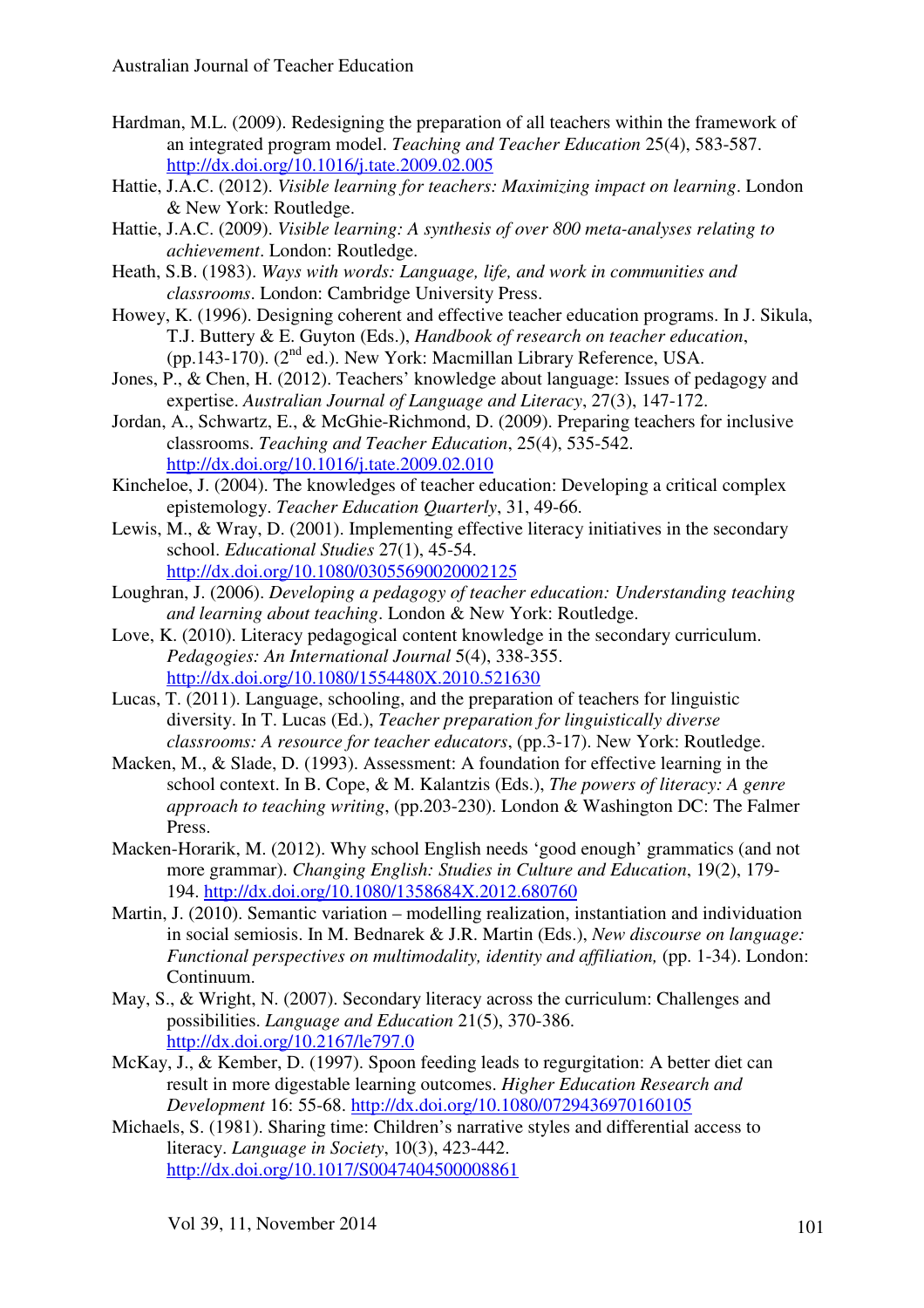- Montecinos, C., Walker, H., Rittershaussen, S., Nuñez, C., Contreras, I., & Solis, M.C. (2011). Defining content for field-based coursework: Contrasting the perspectives of secondary preservice teachers and their teacher preparation curricula. *Teaching and Teacher Education*, 27(2), 278-288. http://dx.doi.org/10.1016/j.tate.2010.09.001
- Olssen, M., Codd, J. & O'Neill, A. (2004). *Education policy globalization, citizenship and democracy*. London: Sage.
- Polias, J., & Dare, B. (2006). Towards a pedagogical grammar. In R. Whittaker, M. O'Donnell and A. McCabe (Eds.), *Language and Literacy: Functional Approaches* (pp.123-143). London: Continuum.
- Poplin, M., & J. Rivera. (2005). Merging social justice and accountability: Educating qualified and effective teachers. *Theory into Practice*, 44(1), 27-37. http://dx.doi.org/10.1207/s15430421tip4401\_5
- Poulson, L. (2001). Paradigm lost? Subject knowledge, primary teachers and education policy. *British Journal of Educational Studies*, 49(1), 40-55. http://dx.doi.org/10.1111/1467-8527.t01-1-00162
- Ramsden, P. (2003). *Learning to teach in higher education*, (2<sup>nd</sup> ed.). London and New York: Routledge Falmer.
- Reynolds, D. (1998). Schooling for literacy: A review of research on teacher effectiveness and school effectiveness and its implications for contemporary educational policies. *Educational Review* 50(2), 147-162. http://dx.doi.org/10.1080/0013191980500206
- Rose, D., & Martin, J.R. (2012). *Learning to write, reading to learn: Genre, knowledge and pedagogy in the Sydney School*. London: Equinox.
- Rothery, J. (1996). Making changes: Developing an educational linguistics. In R. Hasan & G. Williams (Eds.), *Literacy in Society*. Essex, UK: Addison Wesley Longman.
- Ruys, I., Van Keer, H., & Aelterman, A. (2012). Examining pre-service teacher competence in lesson planning pertaining to collaborative learning. *Journal of Curriculum Studies* 44(3), 349-379. http://dx.doi.org/10.1080/00220272.2012.675355
- Saracini-Palombo, L., & Custance, B. (2011). Making connections in the classroom. In Department of Education and Children's Services (Ed.), *How Language Works: Success in Literacy and Learning* (pp. 157-168) South Australia: DECS Publishing.
- Schleppegrell, M. J., Greer, S., & Taylor, S. (2008). Literacy in history: Language and meaning. *Australian Journal of Language and Literacy* 31(2), 174-187.
- Schwandt, T. (2005). On modelling our understanding of the practice fields. *Pedagogy, Culture and Society* 13(3), 313-332. http://dx.doi.org/10.1080/14681360500200231
- Shulman, L.S. (1987). Knowledge and teaching: Foundations of the new reform. *Harvard Educational Review* 57(1), 1-22.
- Tatto, M.T. (1996). Examining values and beliefs about teaching diverse students: Understanding the challenges for teacher education. *Educational Evaluation and Policy Analysis* 18(2), 155-180. http://dx.doi.org/10.3102/01623737018002155
- Taylor, S. (2013). *What is discourse analysis?* London, New Delhi, New York & Sydney: Bloomsbury.
- Teese, R., & Polesel, J. (2003). *Undemocratic schooling: Equity and quality in mass secondary education in Australia*. Melbourne: Melbourne University Press.
- Theoharis, G., & Causton-Theohais, J. (2011). Preparing pre-service teachers for inclusive classrooms: revising lesson-planning expectations. *International Journal of Inclusive Education* 15(7), 743-761. http://dx.doi.org/10.1080/13603110903350321
- Villegas, A. M., & Lucas, T. (2002). *Educating culturally responsive teachers: A coherent approach*. New York: State University of New York Press.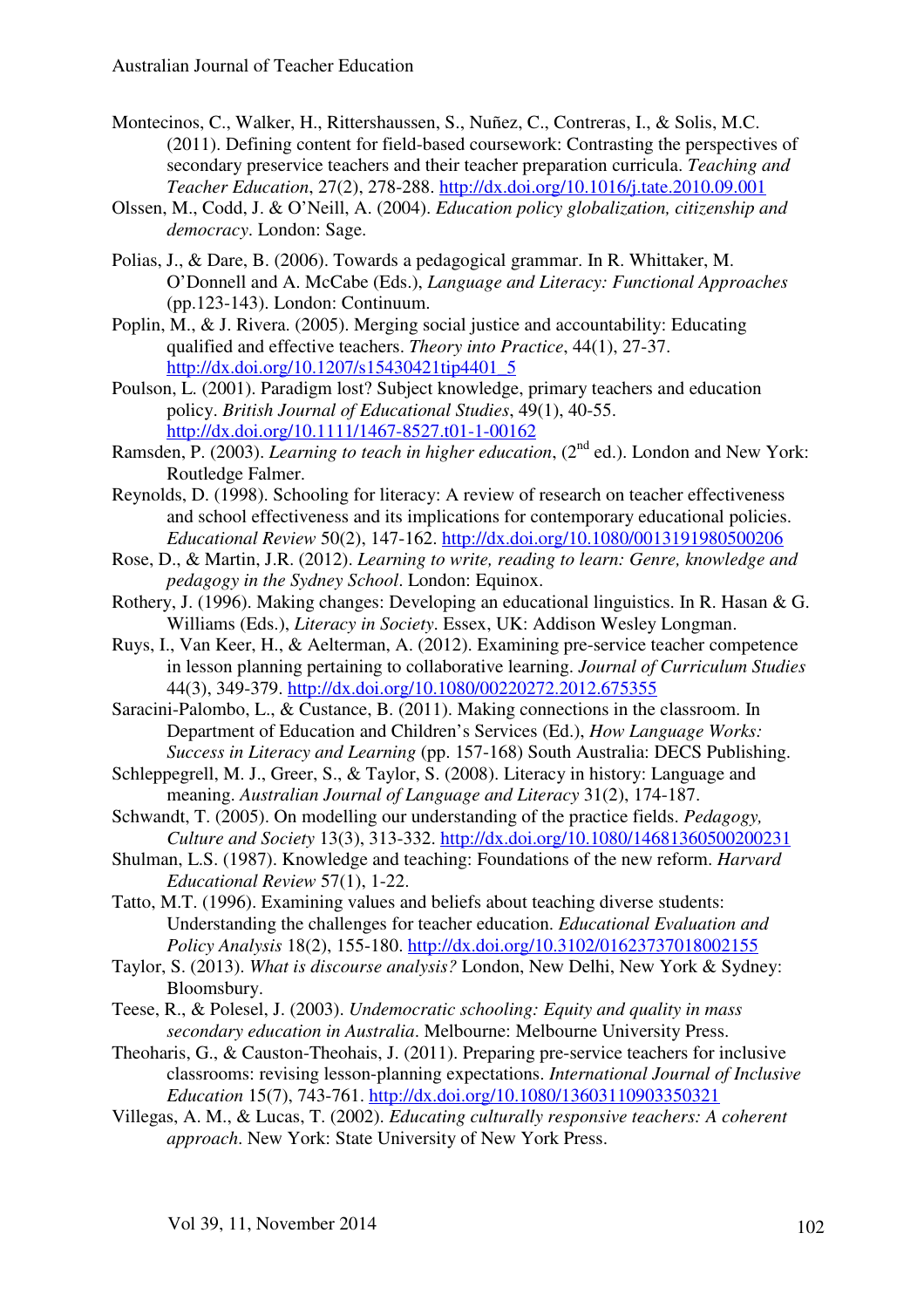- Wideen, M., Mayer-Smith, J., & Moon, B. (1998). A critical analysis of the research on learning to teach: Making the case of ecological perspective on inquiry. *Review of Educational Research* 68(2), 130-178. http://dx.doi.org/10.3102/00346543068002130
- Wright, N. (2007). Building literacy communities of practice across subject disciplines in secondary schools. *Language and Education* 21(5), 420-433. http://dx.doi.org/10.2167/le800.0
- Zeichner, K. (2008). The United States. In T. O'Donoghue and C. Whitehead (Eds.), *Teacher education in the English speaking world: Past, present, and future,* (pp. 7- 21). Charlotte, NC: Information Age Publishing.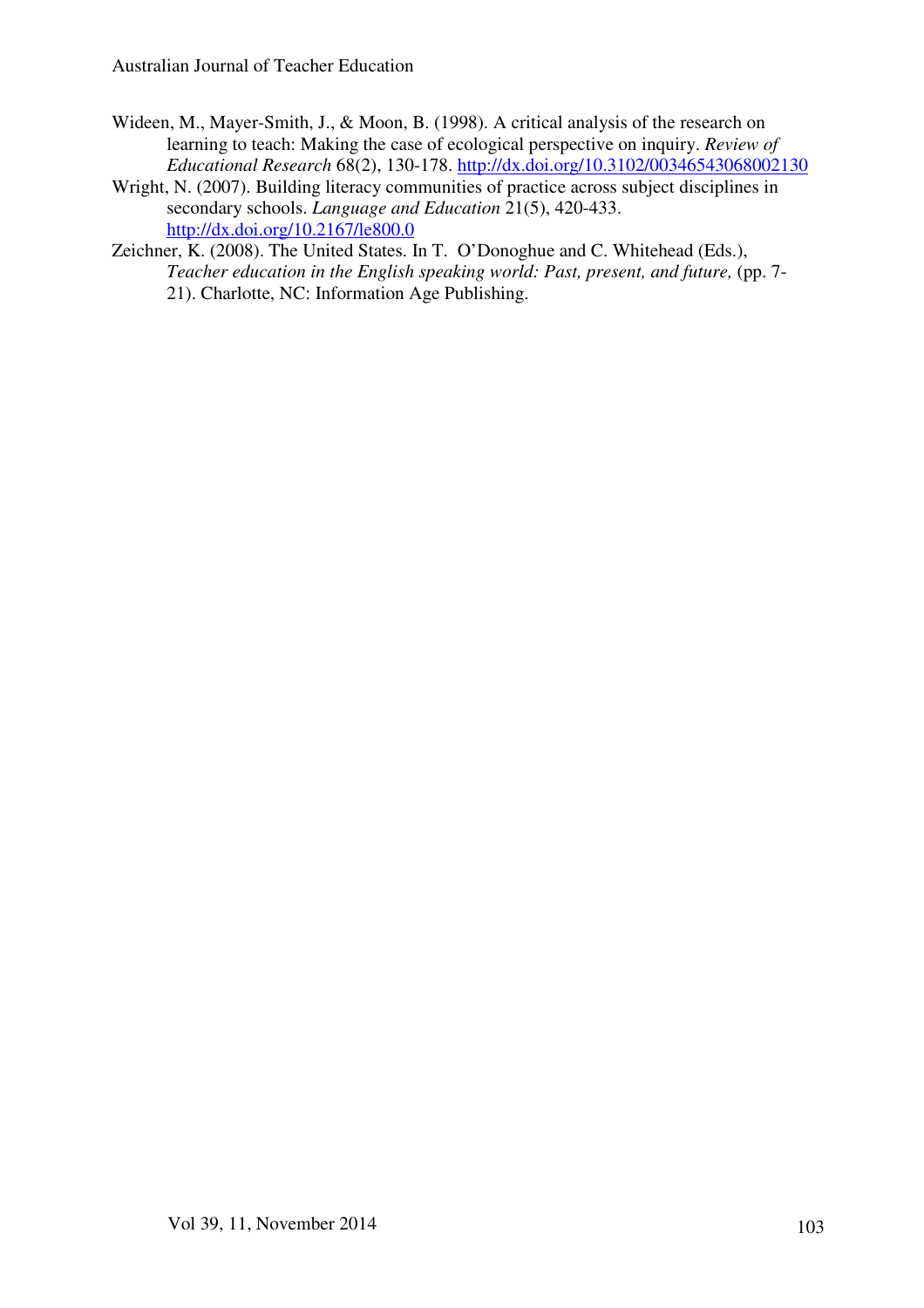#### **Appendix A: Assessment Task- Lesson Plan**

In this task, you are required to design a lesson plan for a class of diverse learners, where all of the students require support with language. You may choose the discipline area, the year level and the part of the achievement standard for your lesson plan. One of your learning outcomes and one of your activities must focus on providing students with the language they require to succeed within the lesson. To develop the learning outcome and activity on language, you will need to draw on your knowledge of functional grammar from the first-year linguistics course. The activity with a language focus that you design should be about one or more language features that will help students to understand key ideas, interpersonal meanings or the structure and cohesion of a text within the chosen discipline area.

Your lesson plan must be structured according to the template discussed during lectures and tutorials. The following sections must be included:

- Lesson topic, year level
- Domain and dimensions from the relevant curriculum
- Chosen part of the achievement standard from the curriculum
- 2-3 learning outcomes based on the chosen part of the achievement standard and including one with a focus on language learning
- Indicators
- Success criteria
- Opportunities to provide students with feedback
- Information of students' prior learning (use the case studies provided during the semester to discuss this)
- Resources required for the lesson
- Lesson content (activities described for each section introduction, development, consolidation and practice, extension, closure – one activity within the lesson must have a focus on language learning)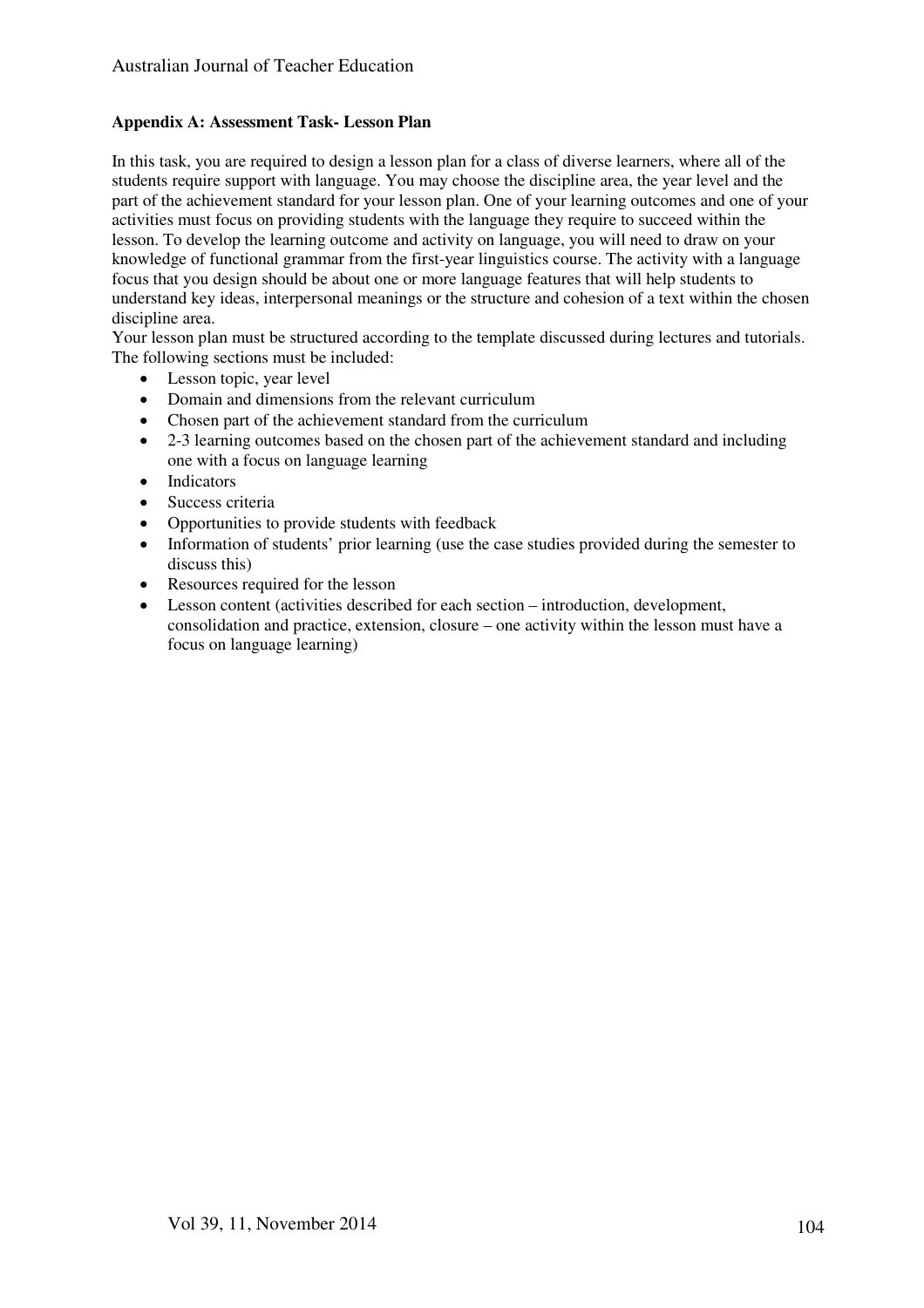## **Appendix B: Pre-service Teacher Questionnaire**

|                                | <b>Strongly Agree</b> | Agree | Disagree | Strongly<br>Disagree |
|--------------------------------|-----------------------|-------|----------|----------------------|
| At the beginning of this unit, |                       |       |          |                      |
| I felt confident about         |                       |       |          |                      |
| applying my knowledge of       |                       |       |          |                      |
| language to lesson planning.   |                       |       |          |                      |
| At the end of the unit, I now  |                       |       |          |                      |
| feel confident about using     |                       |       |          |                      |
| knowledge of language to       |                       |       |          |                      |
| plan for effective teaching.   |                       |       |          |                      |
| The lectures in this unit      |                       |       |          |                      |
| helped me to understand        |                       |       |          |                      |
| how to incorporate language    |                       |       |          |                      |
| into the teaching of lessons.  |                       |       |          |                      |
| The lectures in this unit      |                       |       |          |                      |
| made links with my prior       |                       |       |          |                      |
| learning.                      |                       |       |          |                      |
| Activities within tutorials    |                       |       |          |                      |
| helped me to apply my          |                       |       |          |                      |
| knowledge about language to    |                       |       |          |                      |
| planning for teaching.         |                       |       |          |                      |
| Models of lesson plans         |                       |       |          |                      |
| helped me to apply my          |                       |       |          |                      |
| knowledge of language to       |                       |       |          |                      |
| planning for teaching.         |                       |       |          |                      |
| The assessment task for this   |                       |       |          |                      |
| unit helped me to develop      |                       |       |          |                      |
| my capacities to apply         |                       |       |          |                      |
| language knowledge to          |                       |       |          |                      |
| planning for teaching.         |                       |       |          |                      |
| I believe that knowledge       |                       |       |          |                      |
| about language helps pre-      |                       |       |          |                      |
| service teachers to interpret  |                       |       |          |                      |
| curriculum and plan for        |                       |       |          |                      |
| learning.                      |                       |       |          |                      |
| I believe that including       |                       |       |          |                      |
| language teaching across the   |                       |       |          |                      |
| curriculum is an important     |                       |       |          |                      |
| aspect of equity in schooling. |                       |       |          |                      |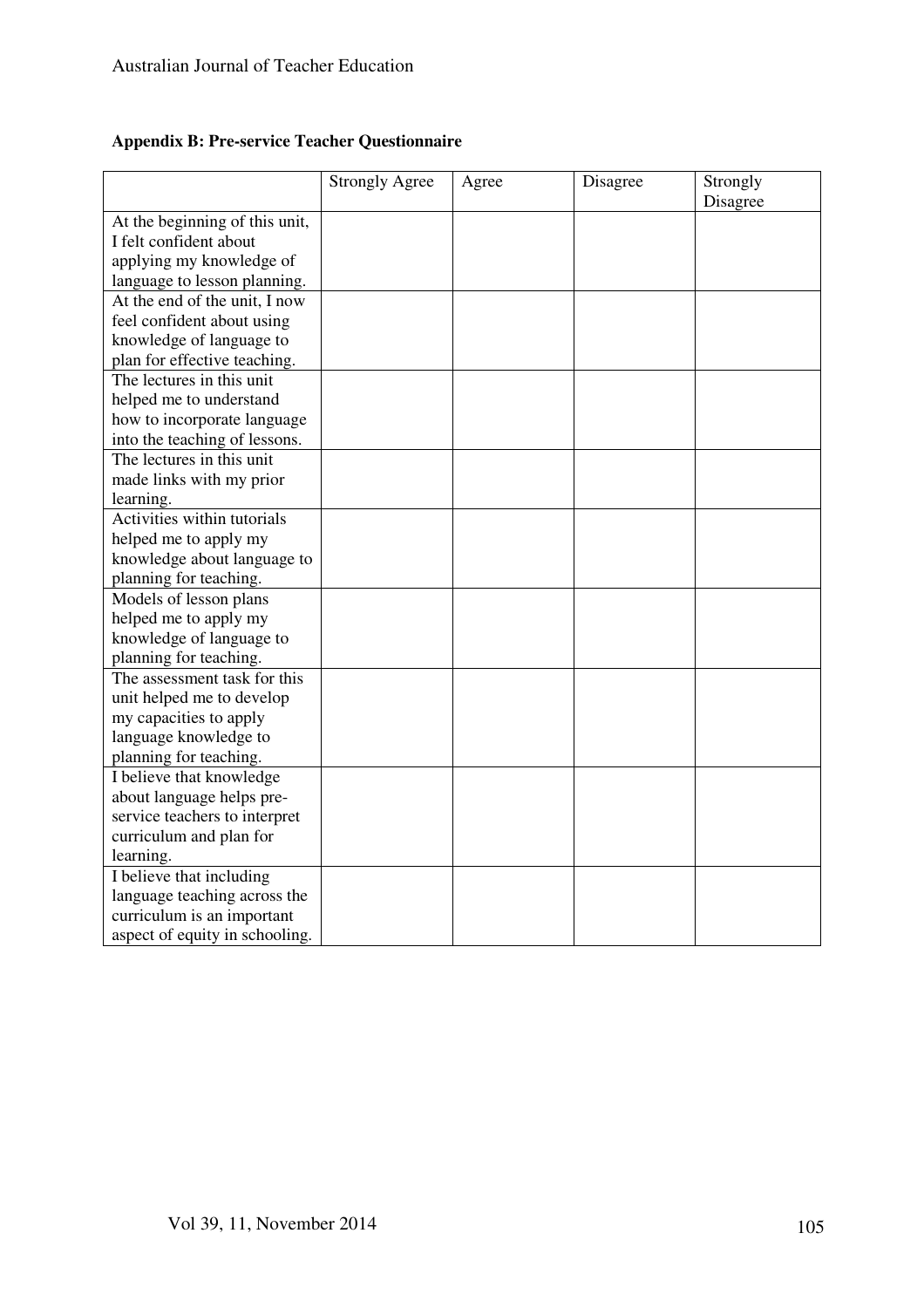| Kind of association made                                                                                                      | Judgements made by researchers about the associations made                                                                                                                                                                                                                                                                                                                                                                                                                                                                                                                                                                                                                                                                                                                                                                                                                                                                                                             |                                                                                                                                                                                                                                                                                                                                                                                                                                                                                                                                                                                                                                                                                                                                                                                                                                                                                                                                                     |  |  |
|-------------------------------------------------------------------------------------------------------------------------------|------------------------------------------------------------------------------------------------------------------------------------------------------------------------------------------------------------------------------------------------------------------------------------------------------------------------------------------------------------------------------------------------------------------------------------------------------------------------------------------------------------------------------------------------------------------------------------------------------------------------------------------------------------------------------------------------------------------------------------------------------------------------------------------------------------------------------------------------------------------------------------------------------------------------------------------------------------------------|-----------------------------------------------------------------------------------------------------------------------------------------------------------------------------------------------------------------------------------------------------------------------------------------------------------------------------------------------------------------------------------------------------------------------------------------------------------------------------------------------------------------------------------------------------------------------------------------------------------------------------------------------------------------------------------------------------------------------------------------------------------------------------------------------------------------------------------------------------------------------------------------------------------------------------------------------------|--|--|
| <b>Attempt to associate language</b><br>knowledge to a discipline<br>context                                                  | Attempt made – continue<br>analysis                                                                                                                                                                                                                                                                                                                                                                                                                                                                                                                                                                                                                                                                                                                                                                                                                                                                                                                                    | Attempt not made – stop<br>analysis                                                                                                                                                                                                                                                                                                                                                                                                                                                                                                                                                                                                                                                                                                                                                                                                                                                                                                                 |  |  |
| Language knowledge<br>associated with the discipline<br>context to interpret the<br>curriculum                                | Appropriate identification of<br>one or more language features<br>that is/are relevant to the chosen<br>part of the curriculum and the<br>discipline context                                                                                                                                                                                                                                                                                                                                                                                                                                                                                                                                                                                                                                                                                                                                                                                                           | Inappropriate identification of<br>one or more language features<br>that is/are not relevant to the<br>chosen part of the curriculum<br>and the discipline context                                                                                                                                                                                                                                                                                                                                                                                                                                                                                                                                                                                                                                                                                                                                                                                  |  |  |
| <b>Details from pre-service</b><br>teacher's lesson plan                                                                      | -chosen discipline context<br>science<br>-chosen part of the curriculum<br>communicating ideas in science<br>-identified language feature<br>nominal groups with classifiers                                                                                                                                                                                                                                                                                                                                                                                                                                                                                                                                                                                                                                                                                                                                                                                           |                                                                                                                                                                                                                                                                                                                                                                                                                                                                                                                                                                                                                                                                                                                                                                                                                                                                                                                                                     |  |  |
| Language knowledge used to<br>incorporate an activity for<br>language learning in the<br>curriculum and discipline<br>context | Language knowledge used<br>appropriately to develop a<br>planned activity for language<br>learning that would support<br>student achievement in the<br>chosen curriculum and<br>discipline context. The language<br>activity supports students to<br>achieve one of the following:<br>Learn about the<br>language required for<br>understanding and<br>presenting the ideas<br>central to the discipline<br>(may include<br>participants, processes,<br>circumstances, nominal<br>groups,<br>nominalisation);<br>Learn about the<br>$\bullet$<br>language that is<br>typically chosen to<br>establish certain kinds<br>of relationships within<br>texts created by authors<br>operating within a<br>discipline context (may<br>include kinds of<br>participants, processes,<br>nominal groups,<br>modality, mood);<br>Learn about the<br>language used to create<br>structure and cohesion<br>within texts created in a<br>discipline context (may<br>include text and | Language knowledge not used<br>appropriately to develop a<br>planned activity for language<br>learning that would support<br>student achievement in the<br>chosen curriculum and<br>discipline context. The planned<br>activity does not support<br>students to achieve one of the<br>following:<br>Learn about the<br>language required for<br>understanding and<br>presenting the ideas<br>central to the discipline<br>(may include<br>participants, processes,<br>circumstances, nominal<br>groups,<br>nominalisation);<br>Learn about the<br>language that is<br>typically chosen to<br>establish certain kinds<br>of relationships within<br>texts created by authors<br>operating within a<br>discipline context (may<br>include kinds of<br>participants, processes,<br>nominal groups,<br>modality, mood);<br>Learn about the<br>language used to create<br>structure and cohesion<br>within texts created in a<br>discipline context (may |  |  |

## **Appendix C: Example of lesson plan analysis for one pre-service teacher**